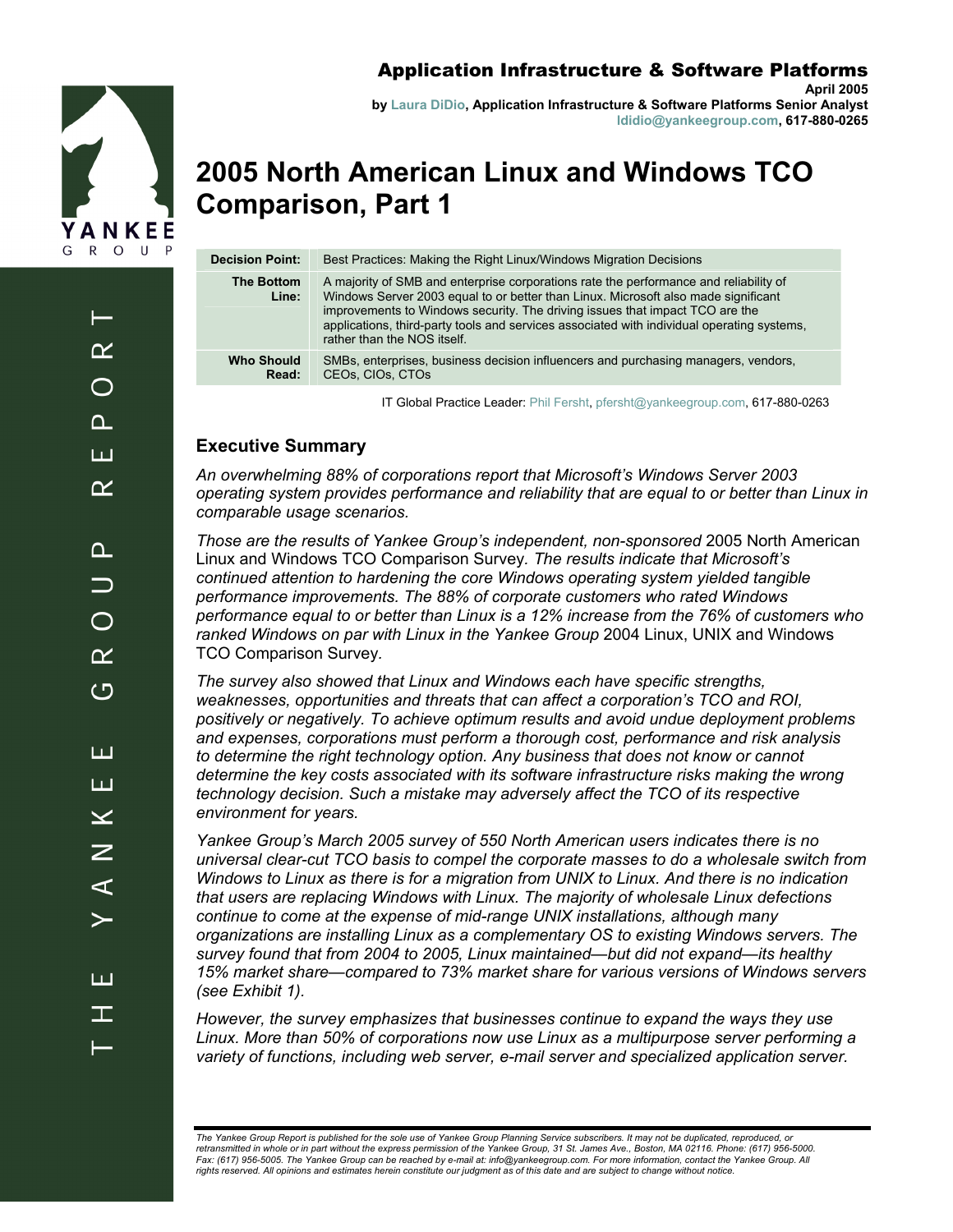*Perhaps the most startling revelation in the Yankee Group* 2005 North American Linux and Windows TCO Comparison Survey *was the fact that more than 50% of the respondents said they had performed a thorough TCO analysis. But when asked to calculate their specific Linux and Windows capex and maintenance costs, on average 75% could not answer explicit questions. Businesses lack crucial TCO information such as the cost of a Linux or Windows server upgrade and what they're spending on network management, third-party applications, tools and utilities, ongoing maintenance, security, systems downtime, calls to the help desk and hardware and software break/fixes. The absence of such crucial financial information makes it difficult for corporations to make informed purchasing decisions and it heightens risks when choosing technologies that are ill suited to their business needs.* 

*The survey yielded other surprises as well. Among the highlights:* 

- *Users rated the security of Linux and Windows servers nearly equal.*
- *Windows servers recover 30% faster from security attacks than Linux servers.*
- *Patch management woes lessen for Windows, but are on the rise for Linux.*

*Overall, the Yankee Group* 2005 North American Linux and Windows TCO Comparison Survey *shows that Microsoft clearly and convincingly corrected its most severe technical customer concerns. It must now maintain that vigilance. The survey responses also show that Linux is no longer the pristine environment it once was. The increasing popularity and deployment of Linux and open source are making them prey to the same TCO issues that have long plagued Microsoft Windows. Additionally, current and prospective corporate Linux users will have to contend with integration and interoperability issues. These concerns invariably will arise as a direct consequence of the many dueling Linux and open source distributions, as well as integration concerns between Linux and rival operating system platforms.* 

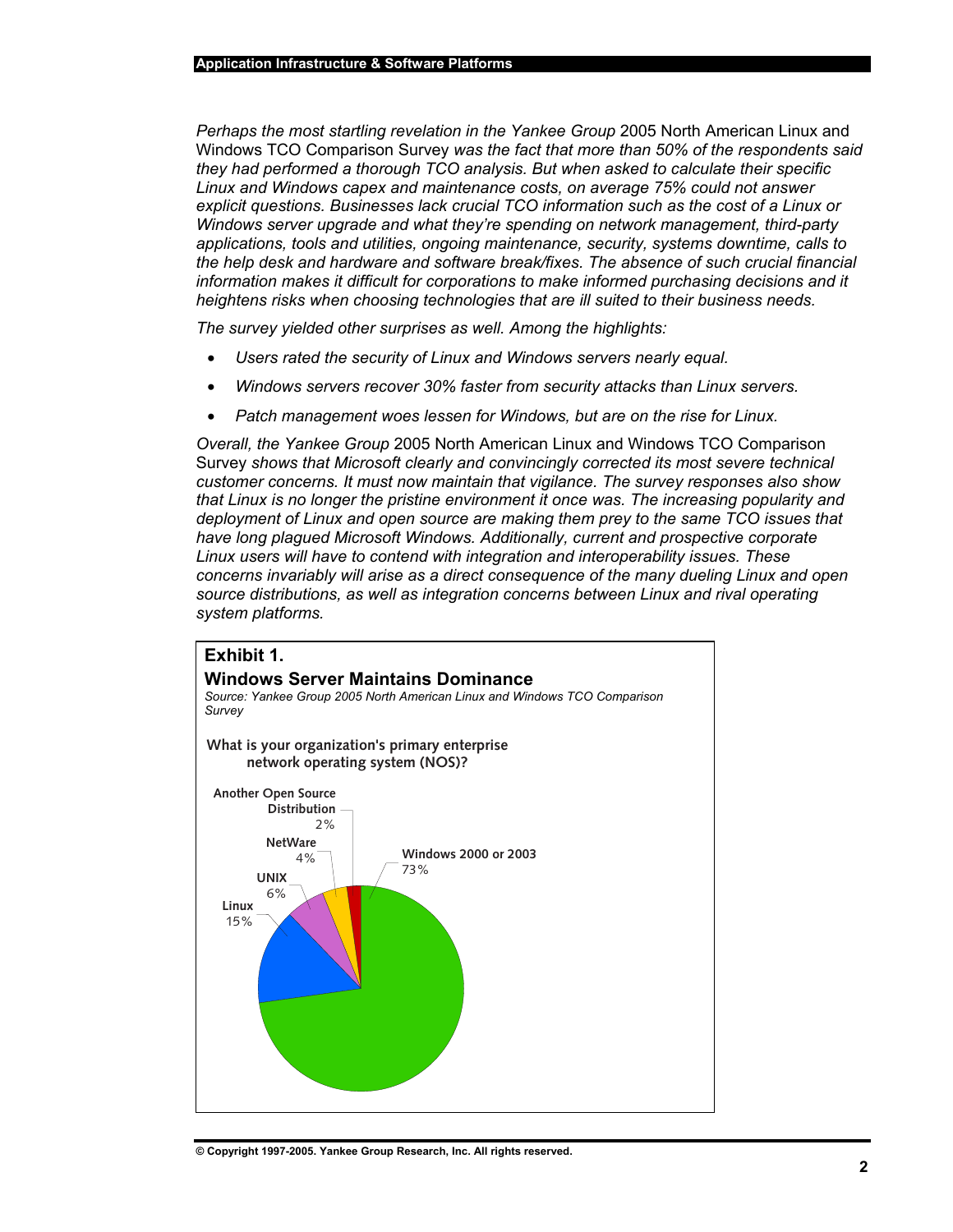### Table of Contents

| Windows Systems Recover More Quickly from Security Attacks 12 |  |
|---------------------------------------------------------------|--|
|                                                               |  |
|                                                               |  |
|                                                               |  |
|                                                               |  |
|                                                               |  |
|                                                               |  |
|                                                               |  |
|                                                               |  |

# **I. Introduction**

The Yankee Group *2005 North American Linux and Windows TCO Comparison Survey* provides specific data that compares and contrasts total cost of ownership metrics in the Linux and Windows operating system environments. Its intent was to broaden and deepen the research presented in the Yankee Group report, *Linux, UNIX and Windows TCO Comparison, Part 1*. Yankee Group doubled the number of questions from 25 in the original survey to 50 in the current poll. The additional 25 queries focused on quantifying the specific cost metrics that constitute TCO.

The survey asked a variety of North American users ranging from small and midsize businesses (SMBs) to large enterprises with more than 100,000 employees to quantify software and hardware infrastructure costs, including:

- Capex outlays for hardware and software
- Downtime costs for Linux and Windows file servers, database servers and web servers
- Linux and Windows deployment costs
- Linux and Windows migration costs for business applications, technical service and support, training and labor, testing and purchasing third-party tools and utilities
- Recovery time and costs for Linux and Windows servers following a security incident
- Detailed look at the help desk issues including the number of monthly calls and the cost and the amount of time it takes to resolve problems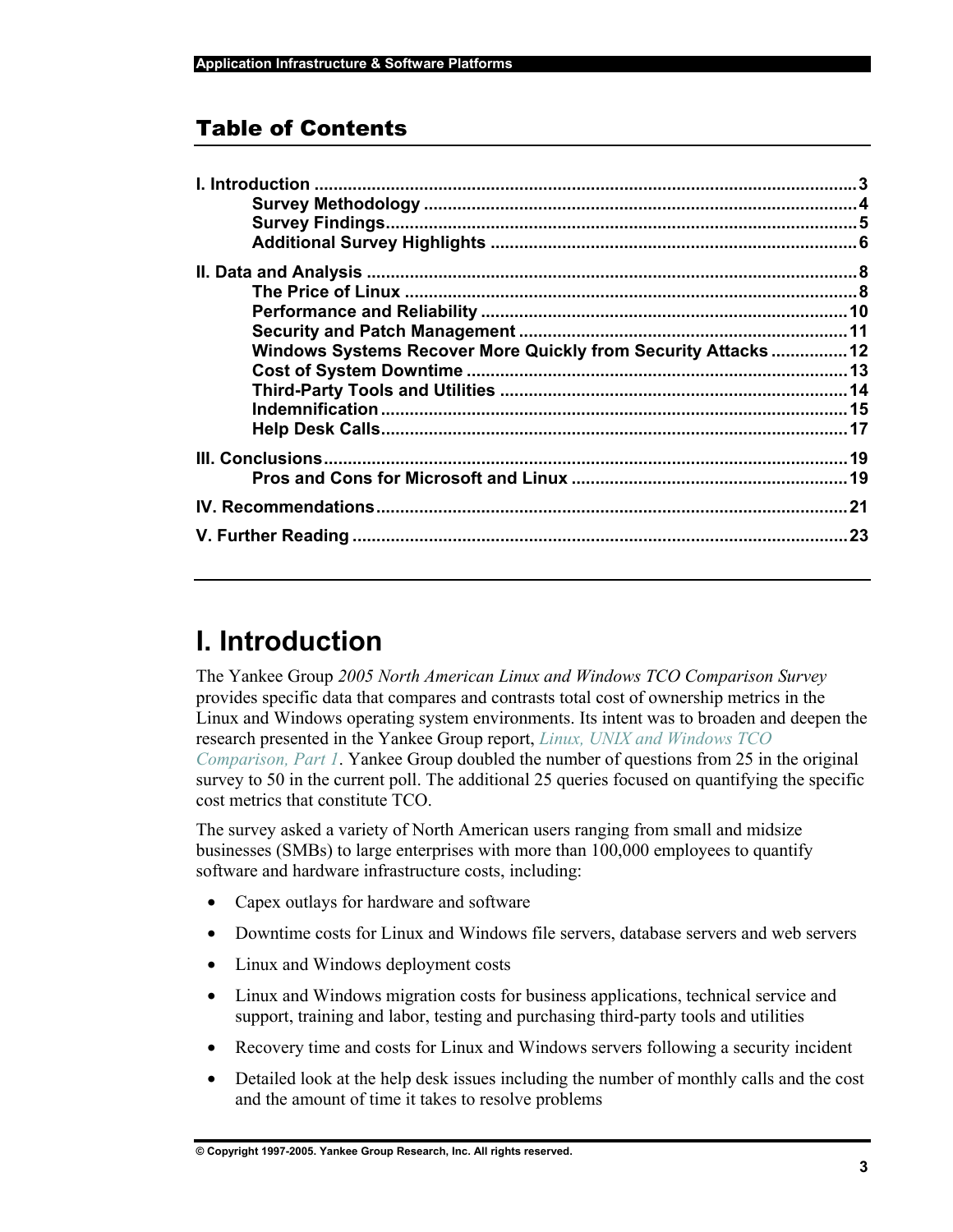## **Survey Methodology**

The purpose of this Yankee Group study is to determine the true TCO and ROI of Linux compared with Windows in specific corporate user scenarios. To provide our customers with the most unbiased, accurate and reliable information, Yankee Group accepted no vendor sponsorship money for any of the research surveys done in connection with this project. Additionally, none of the more than two dozen enterprise users interviewed by Yankee Group received any remuneration.

Yankee Group conducted three independent, non-sponsored vendor surveys of corporate users in February and March 2005. They included two separate, self-selecting web-based surveys. The Yankee Group *2005 North American Linux and Windows TCO Comparison Survey* polled 550 North American users to obtain specific broad and deep TCO metrics. Respondents were asked to rate and compare the cost of deployment and migration, licensing indemnification, performance and reliability, the cost of downtime, time to recover from security attacks and the number and severity of help desk calls in both Linux and Windows environments. The second web-based survey (*2005 to 2006 Software Deployment Trends and Timetables*) polled 1,000 enterprises worldwide and queried them on general deployment timetables, trends and IT capex budgets for 2005 to 2006. The third component of the *2005 North American Linux and Windows TCO Comparison Survey* consisted of in-depth telephone and in-person interviews with two dozen corporate customers to elicit anecdotal case study data and delve more deeply into TCO and ROI issues.

All of the aforementioned issues and items factor into a company's decision to remain with its current infrastructure or migrate away from UNIX and Windows and adopt Linux. Yankee Group will present the data derived from these interviews in a separate report that focuses on specific corporate user case studies and the motivation behind individual business and technology decisions. These case studies are varied, and corporate customers from a variety of vertical and horizontal markets will be represented.

All three surveys equally represented SMBs and large corporate enterprises across a variety of vertical market industries including academic, government, banking and finance, insurance, healthcare, legal, media and retail.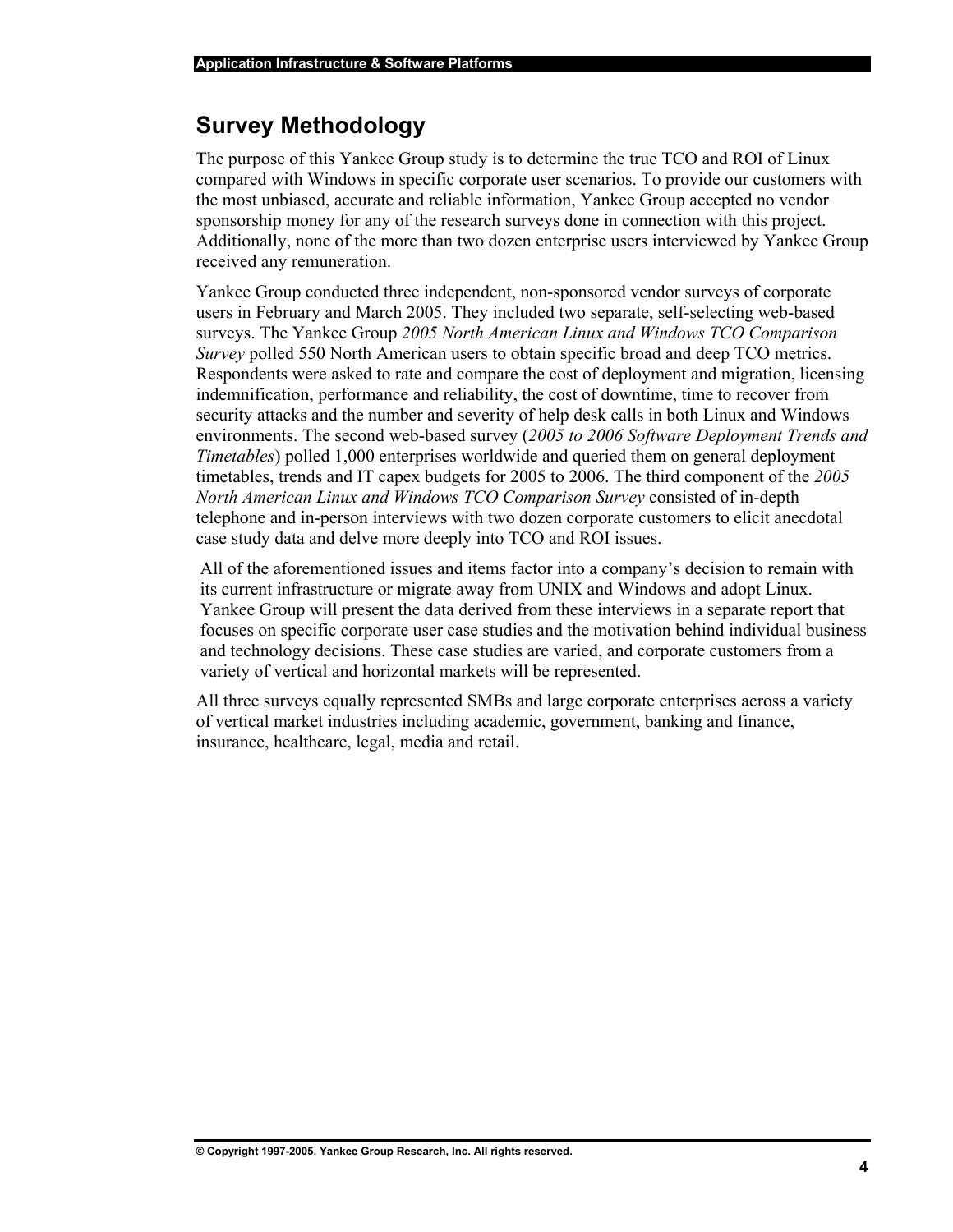## **Survey Findings**

In addition to querying enterprises on demographics, deployment trends, timetables, pricing and the migration experience, the *2005 North American Linux and Windows TCO Comparison Survey* focused on very specific TCO issues, including:

- Specific Windows and Linux migration costs
- Hourly cost of downtime in Windows and Linux environments
- Number of calls to the help desk with a breakdown of cost and percentage of calls that were Tier 1, Tier 2 and Tier 3 in both the Linux and Windows environments
- Ratio of help desk technicians for Windows and Linux users
- Time to recover from security outages for specific Linux and Windows servers for five different server categories—file servers, database servers, domain controllers, application servers, web servers—plus a sixth category that addressed end-user client desktop systems
- The average number of software changes, hardware changes and time to complete and perform repairs on an annual basis
- Number of packaged applications versus custom applications
- Specific IT salaries
- Information on the number of reboots per week required by Windows desktops and servers and Linux desktops and servers
- The useful financial lifecycles of desktops and servers, actual lifecycle of desktops and servers, and desired lifecycle of desktops and servers

The results provided valuable insights regarding actual and potential deployment trends as well as the business and technical factors that influence TCO and ROI and motivate businesses to make specific purchasing and upgrade decisions.

It's clear that Linux servers are legitimate contenders in the corporate enterprise. But Linux desktops have yet to make a perceptible impact or gain traction in mainstream enterprise accounts.

It's also clear that Microsoft recognizes the challenge posed by Linux servers and it has responded positively and aggressively to meet the challenge. The survey responses and customer interviews illustrate that some remain skeptical of Microsoft and its motives. However, the majority of corporate users generally view Microsoft in a much more positive light than they did even a year ago.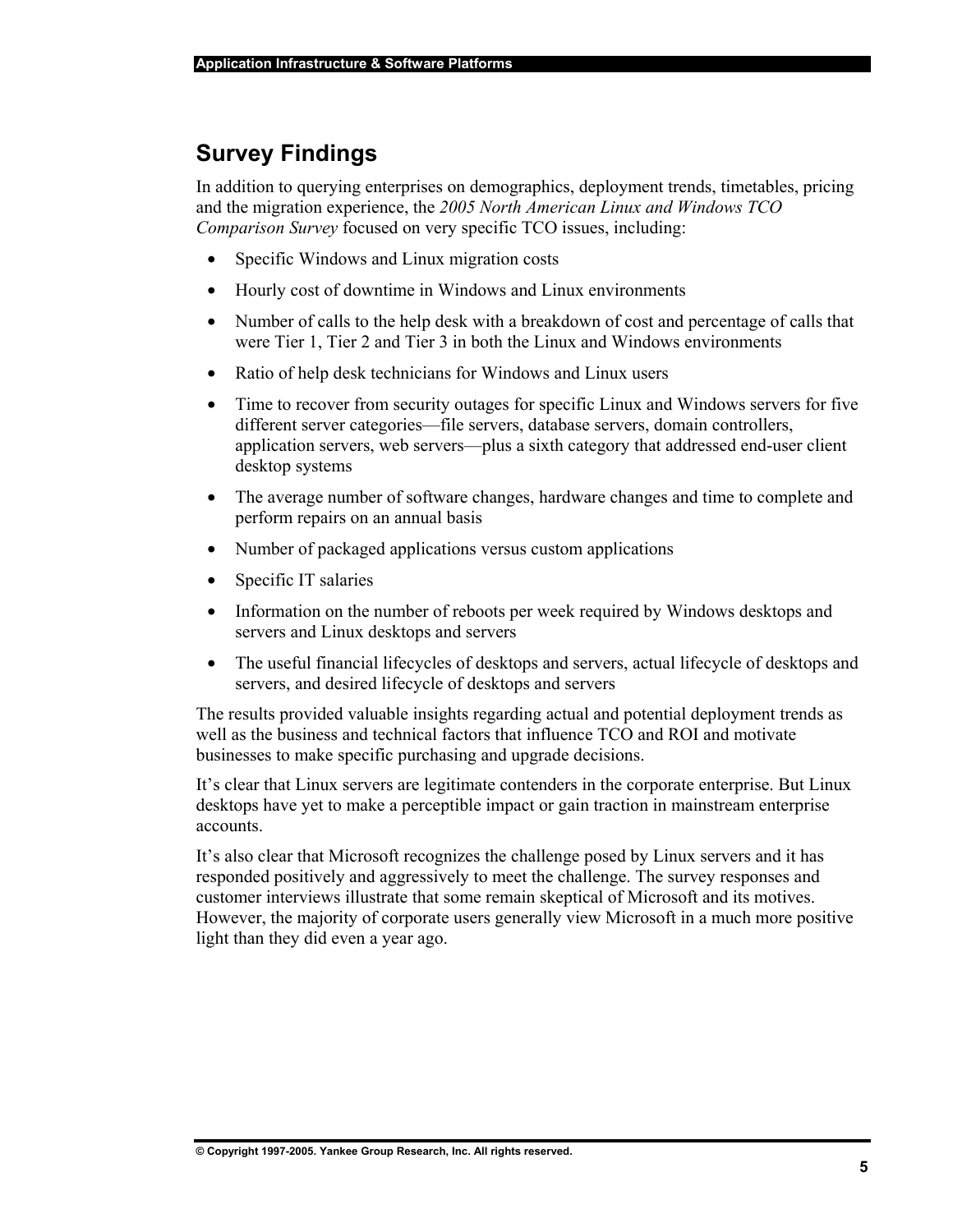The survey responses indicate that Microsoft has largely corrected its security and patch management issues. Additionally, Microsoft's ongoing efforts to revamp its Licensing 6.0 program—offer better business value via a variety of free and discounted services and special promotional pricing offers—is reaping dividends (see Exhibit 2). Yankee Group's second web survey (*2005 to 2006 Software Deployment Trends and Timetables*) indicates for the first time that nearly two-thirds of respondents—62%—found that their costs either remained the same or decreased under Licensing 6.0. Microsoft clearly made these moves to blunt the threat of Linux and break the inertia caused by a 3-year downturn when nearly all software vendors suffered a marked decline in revenue from new software licensing sales.



## **Additional Survey Highlights**

• **Microsoft mends Windows patch management.** Respondents reported that they reduced the time spent on Windows patch management by an average of 50% to 80% at no incremental cost. This is due to Microsoft's decision to ship patches on a monthly rather than weekly basis and provide the Windows Server Update Services (WSUS) free. Conversely, survey respondents reported that the time they spend performing patch management tasks in the Linux and open source environment grew commensurately from 2004 to the present as companies installed more open source and the Linux vendors released updates and patches.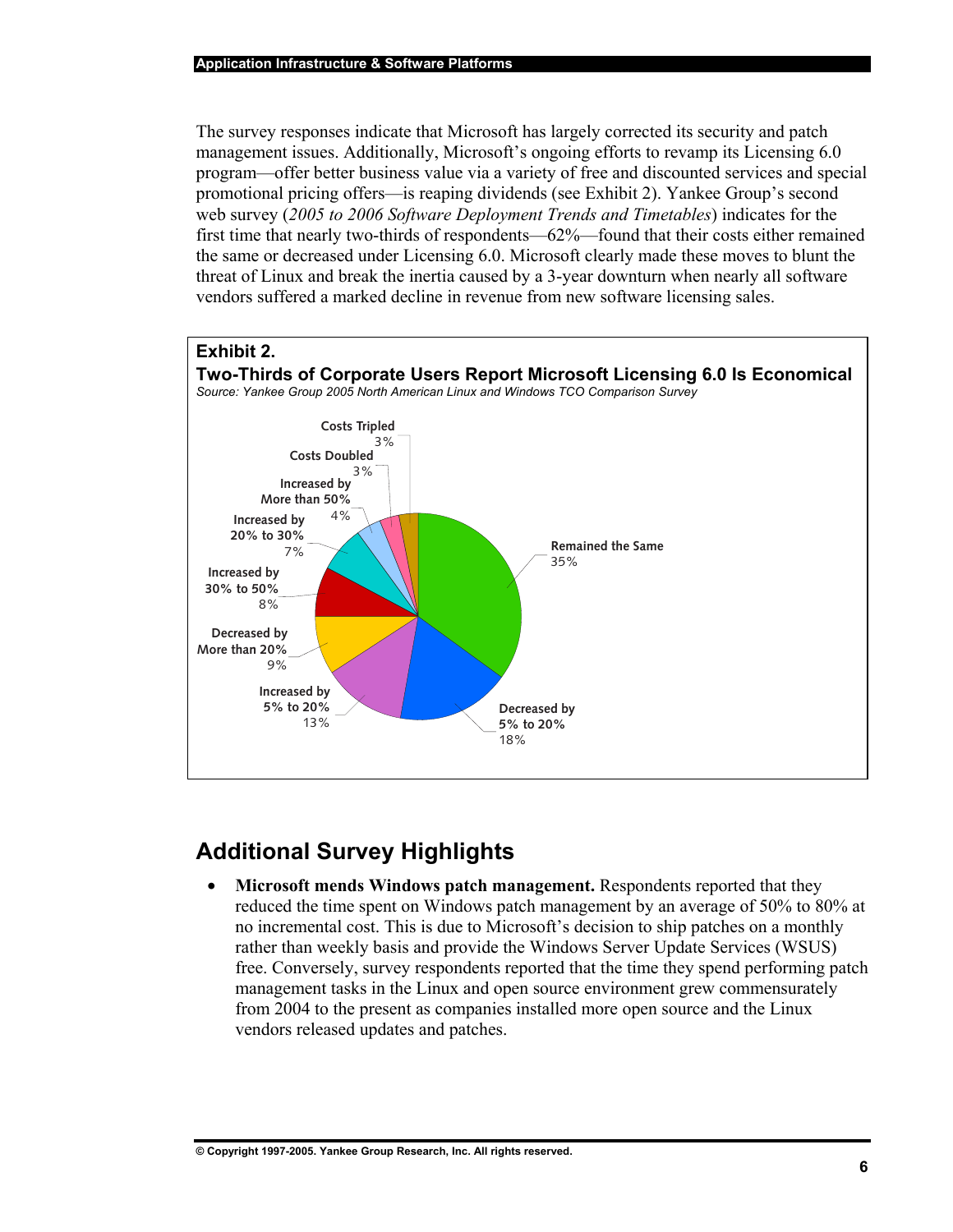- **Windows server downtime costs companies two to three times as much as Linux server downtime.** This is not due to any inherent flaws in the Windows Server OS, but rather reflects the crucial nature of the data and applications running on Windows servers. Windows application servers racked up the biggest downtime expenses: \$5,624 per hour versus \$1,168 in hourly downtime costs for comparable Linux application servers.
- **Linux servers take nearly 4 hours or 30% longer to recover from a security attack than a similar Windows server.** The respondents revealed that it took 17 hours on average for their Linux servers to recover from a security attack compared to an average recovery time of 13.2 hours for Windows servers. Corporate users reported the lengthier recovery time was due primarily to poor documentation. Currently, there are few aggregate security sites that provide customers with a list of known cross-platform issues and fixes. Consequently, administrators spend more time researching and fixing problems, resulting in longer downtime.
- **Linux maintains strong server presence.** Nearly two-thirds of those polled—60% said they have Linux servers installed somewhere in the organization. This figure is unchanged from the 60% of businesses that had Linux servers installed, according to 2004 survey results.
- **Linux desktops are no threat to Windows XP's dominance.** Although 49% of businesses have some Linux clients in their organizations, only 1% use Linux as their primary corporate-wide desktop.
- **Red Hat is the number one Linux distribution vendor.** Red Hat continues to maintain a convincing 45% market share compared to 26% market share for its nearest competitor, Novell SUSE. Red Hat continues to strengthen its position as the top Linux distributor in North America. The company's latest quarterly financials indicate that Red Hat shipped 175,000 Linux units compared with 21,000 units for its nearest competitor Novell's SUSE Linux. Red Hat's latest quarterly revenue of nearly \$58 million also far outpaced Novell SUSE's latest \$15 million quarterly sales.
- **Approximately 20% of businesses that currently use or plan to deploy Linux will purchase outside indemnification.**
- **One-third of businesses using Linux have provided no Linux training for their IT staff.**
- **Slightly more than one-third of companies—35%—will use only in-house resources for Linux migrations, compared with 44% of Windows customers that use in-house resources only.**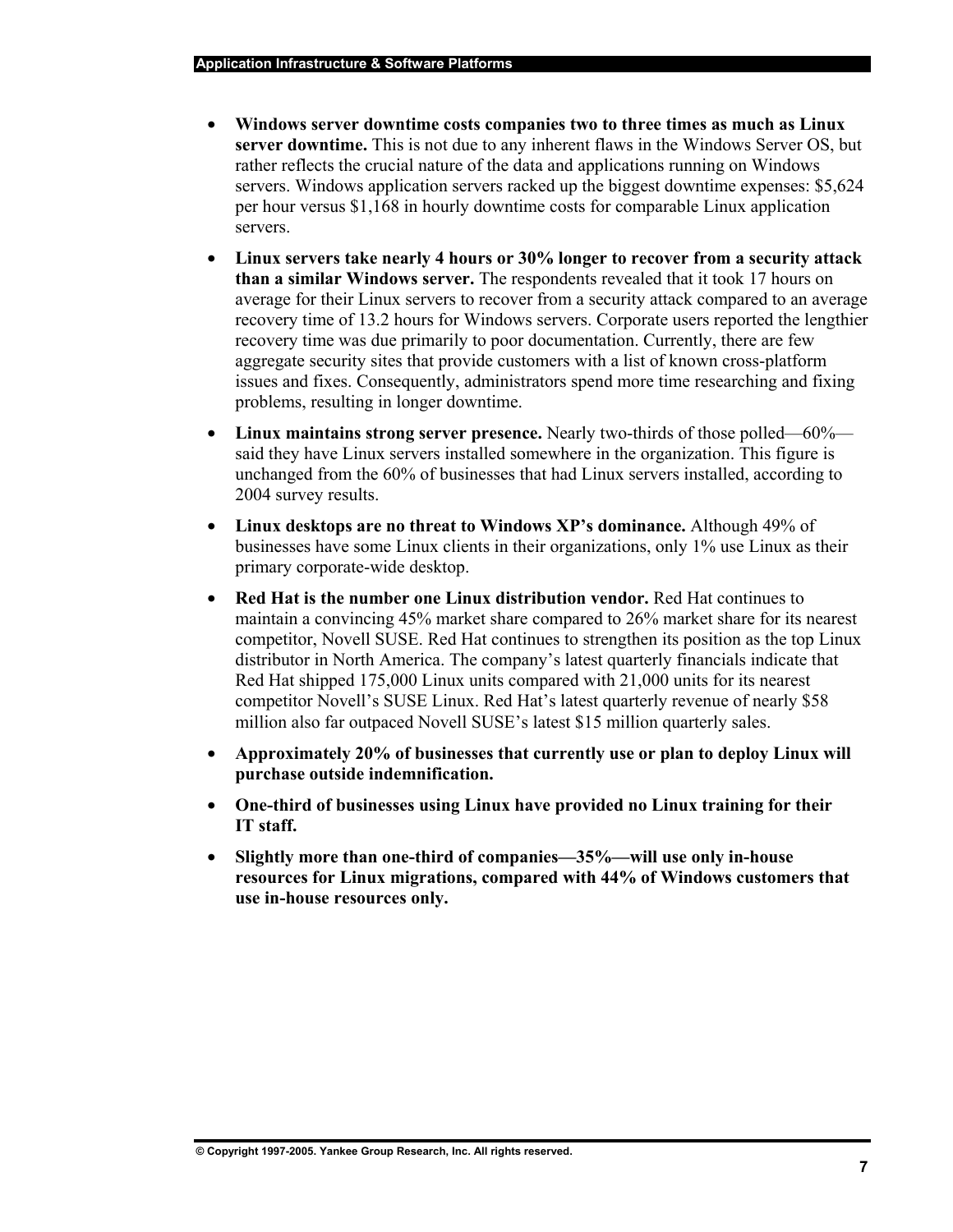# **II. Data and Analysis**

# **The Price of Linux**

Linux is not free. There are costs associated with Linux as there are with any software. However, the costs will vary according to particular distributions and customer implementations.

The mainstream Linux distributions—Red Hat, Novell SUSE, Debian, JBoss, Mandrakesoft and Turbolinux—are being scrutinized more closely. Contrary to popular belief, these mainstream Linux distributions are not free. Vendors such as Red Hat and Novell levy licensing fees and charge for support for their enterprise products. Customers that purchase the enterprise versions of these products and don't alter the code are eligible for either product warranty assurance or limited indemnification against intellectual property (IP) suits brought by third parties. Users who alter the core Linux OS kernel forfeit product warranty and indemnification protection from their Linux vendor and will be required to purchase such protection from a third-party provider such as Open Source Risk Management (OSRM).

Such premiums can be pricey and substantially increase the TCO of Linux in the enterprise. However, companies that have a low risk tolerance level may decide that such protection is well worth the price. For example, OSRM requires customers to purchase a minimum of \$5 million in IP protection, charging 3% of the value of the contract.

Not every business will need indemnification protection. The chances that a small or midsize organization will find itself the target of a third-party IP infringement case—such as the one The SCO Group filed against IBM and Red Hat—are very small.

Like their Macintosh, NetWare, Windows and UNIX counterparts, corporate Linux users will have to include other incremental costs such as:

- Third-party tools and utilities
- Management products
- Cost to retrain existing IT staff or hire skilled Linux administrators
- Cost to build customized applications (where necessary)
- Testing applications and recertifying drivers
- Cost of hiring external systems integrators or consultants
- Price of premium-level support from established vendors such as IBM and HP

Taken in this context, Linux is decidedly not free. Companies must:

- 1. Perform a thorough inventory of existing software infrastructure
- 2. Do a complete estimate of *all* the components needed to make their Linux infrastructures comparable to an existing Windows or UNIX installation
- 3. Weigh the anticipated ROI gains to determine whether a wholesale or partial Linux migration or remaining with Windows is right for the organization

**© Copyright 1997-2005. Yankee Group Research, Inc. All rights reserved.**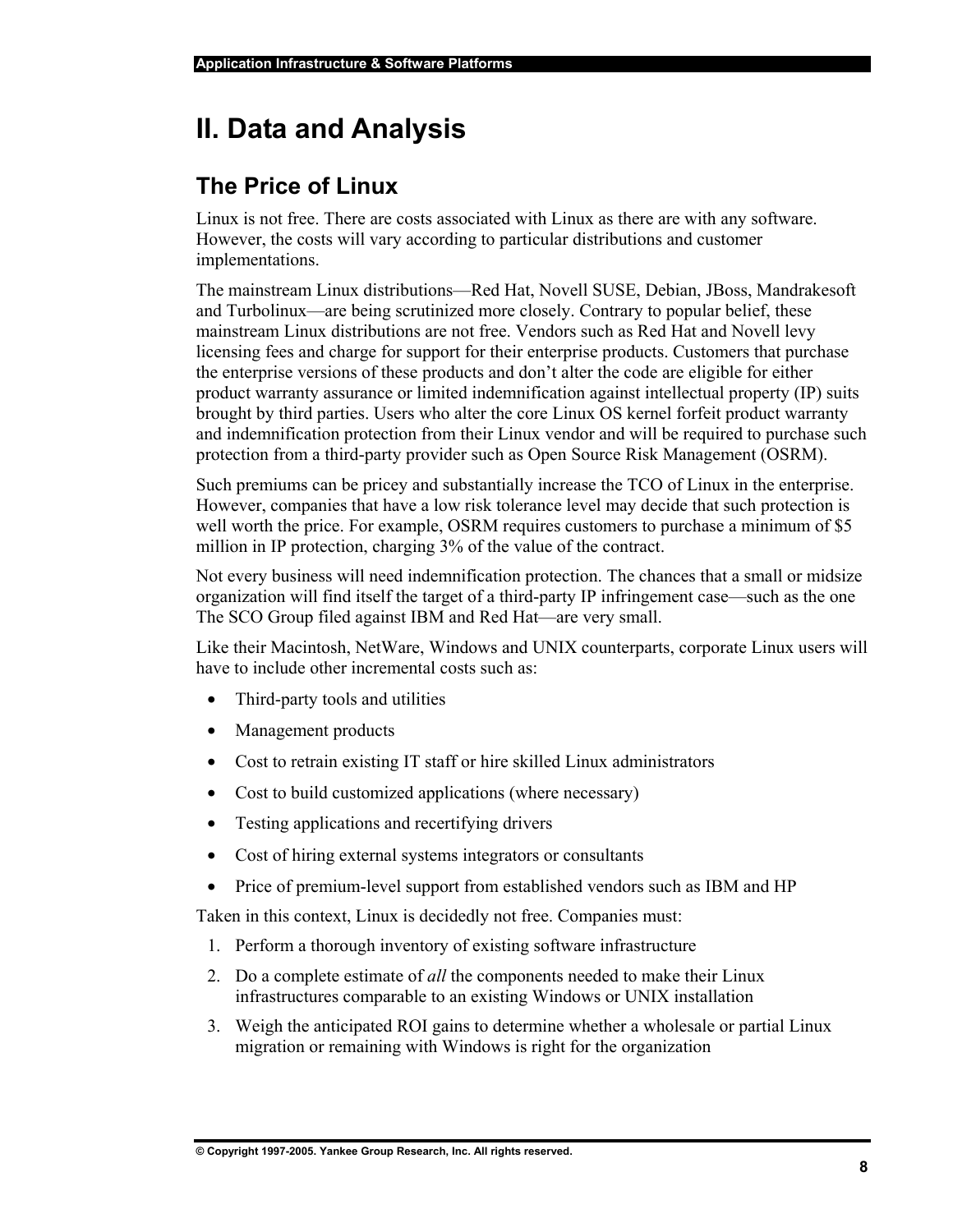However, we reiterate the conclusion from the *2004 Linux, UNIX and Windows TCO Comparison Survey*: large enterprises with 10,000-plus end users and a significant investment in the Windows architecture would most likely see their TCO costs rise and ROI delayed with few tangible performance benefits were they to do a wholesale conversion to Linux.

### **Corporations Need a Reason for a Wholesale Conversion to Linux**

The ironic thing is that the success of Linux has had a positive impact on Windows. Faced with its fiercest competitor in the last decade, Microsoft responded with a series of aggressive moves. Competition creates a win/win situation for everyone. Corporate customers get better products, services and more competitive pricing as Microsoft, Sun Microsystems and the various Linux distributors compete for their business. Rival vendors improve the inherent performance, reliability, security and scalability of their core offerings.

The results of the Yankee Group *2005 North American Linux and Windows TCO Comparison Survey* suggest that the tangible performance, reliability and security improvements Microsoft has made—taken in context with looming issues and incremental expenses on the Linux side—give corporations a great deal to consider in advance of any network upgrades. Planned server operating system migrations will require companies to practice extreme due diligence.

The TCO case for a wholesale replacement of Windows with Linux is nowhere near as clearcut as the case for swapping out legacy UNIX networks to run Linux on cheaper, commodity Intel-based hardware. Consequently, Yankee Group's survey showed no indication that Linux will erode the Windows installed base or market share percentage during the next 12 to 18 months (see Exhibit 3).

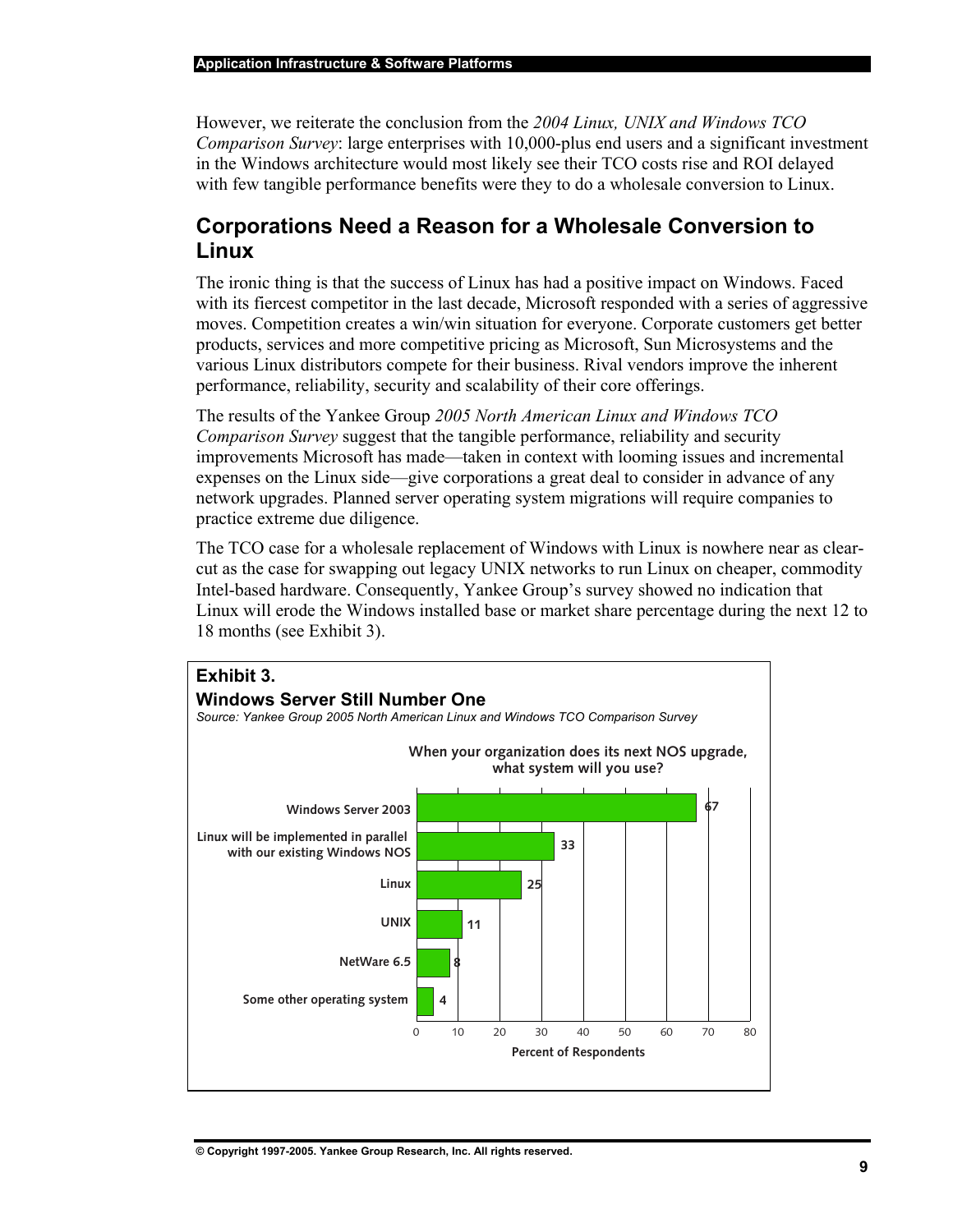However, Linux does continue to make some significant inroads into enterprises as a complementary NOS to Windows. Reports from the field show that users are generally impressed with Linux's ease of use, performance and reliability. Although Linux usage within organizations continues to grow—one-third of respondents said they would install Linux servers to complement their Windows servers and another 25% said they would add Linux servers—67% of companies reported they will upgrade to Windows Server 2003. Hence, there is no indication that users will totally rip out and replace Windows in favor of Linux.

### **Performance and Reliability**

Corporations such as the Chicago Mercantile Exchange and Bank of America are in the process of migrating away from Sun Solaris UNIX in favor of Red Hat Enterprise Linux. The bulk of the wholesale defections to Linux have come at the expense of midrange UNIX and not Microsoft Windows 2000 Server or Windows Server 2003. The survey respondents gave no indication that this would change in the near or intermediate term. In fact, the opposite is true. Microsoft's improvements to core technical components of its Windows Server 2003 OS kernel—particularly with respect to performance, reliability, application integration and security—bolster the TCO of Windows and strengthen the business case justification for remaining with the Microsoft server and desktop operating system platforms.

Given the complexity and sheer amount of planning, testing, staff and capex associated with any significant software or hardware network upgrade, it's an accepted fact that corporations need no persuasion to remain with legacy platforms. However, companies do demand tangible and business case justification to upgrade from one version of software to another or to switch vendors and platforms.

The Yankee Group *2005 North American Linux and Windows TCO Comparison Survey* responses convincingly demonstrate that Microsoft continues to improve the performance and reliability of Windows Server 2003. An overwhelming 88% of respondents rate Windows Server 2003 performance and reliability equal to or better than Linux in comparable usage scenarios. For the purposes of this survey, Yankee Group defined reliability by the number of unnecessary reboots required because of inherent flaws in the core server operating system that caused a server slowdown, freeze or complete outage.

It's important to note that other factors also will have a direct impact on the performance and reliability of the Linux, Windows and Sun Solaris operating systems. These factors include the age and configuration of the server and desktop hardware, the amount and type of storage (legacy tape backup or network-attached storage [NAS] device), bandwidth, WAN links, directory services replication, the amount and type of data traversing the network, and the physical segmentation of the network. Any one issue or any combination of these issues can positively or adversely affect OS performance and reliability. Corporations should perform a thorough assessment of all these factors and include them as part of an overall TCO analysis before deciding on a migration strategy.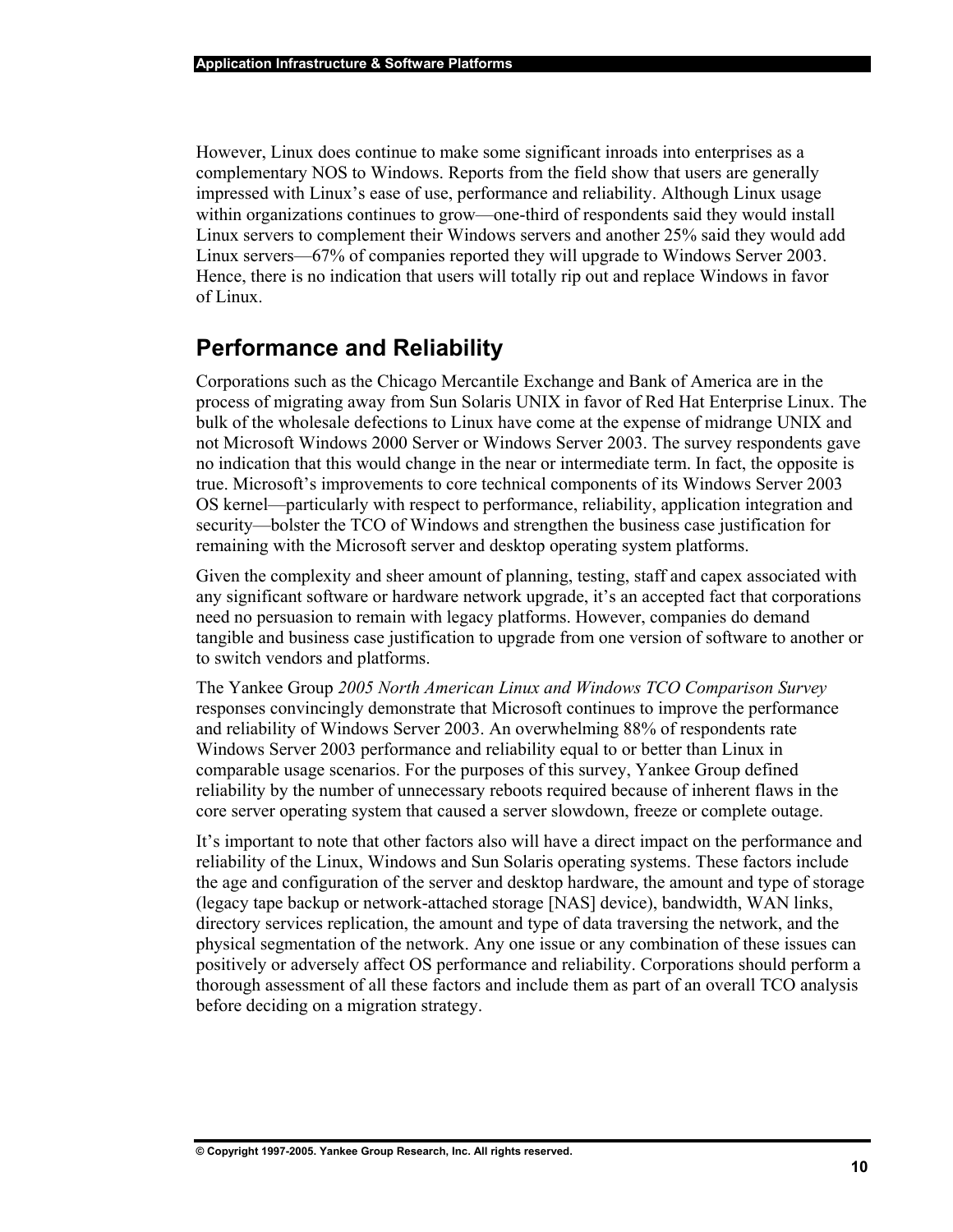### **Security and Patch Management**

Specific security queries yielded the biggest surprises. User respondents gave Windows surprisingly high marks for security, patch management and recovery time. Users scored Microsoft security substantially higher in this year's survey than in the *2004 Linux, UNIX and Windows TCO Comparison Survey*. In 2004, users gave Windows XP, Windows 2000 Server and Windows Server 2003 security an average rating of 3 or 4 on a scale of 1 to 10, with 1 being the least secure and 10 representing the most secure.

In 2005, Windows achieved an average security rating of 7.6 and substantially narrowed the gap between itself and Linux, which had an average rating of 8.3 (see Exhibit 4). Linux's security ranking slipped from an average 9.2 rating from last year's survey. The latter result reflects increased use of Linux and the increasing number of Linux and open source specific hacks in the past 12 months.

However, no vendor—particularly Microsoft, which is the number one target for hackers can ever declare victory in the ongoing security war. Microsoft will always have to maintain its vigilance and continue to invest in security. However, Microsoft's security initiatives are having a positive net impact. They include the now 2-year-old Trustworthy Computing Initiative to harden the core OS kernel, Microsoft's decision to release patches on a monthly rather than weekly basis (which is more manageable for IT administrators), and the decision to provide the WSUS free of charge.

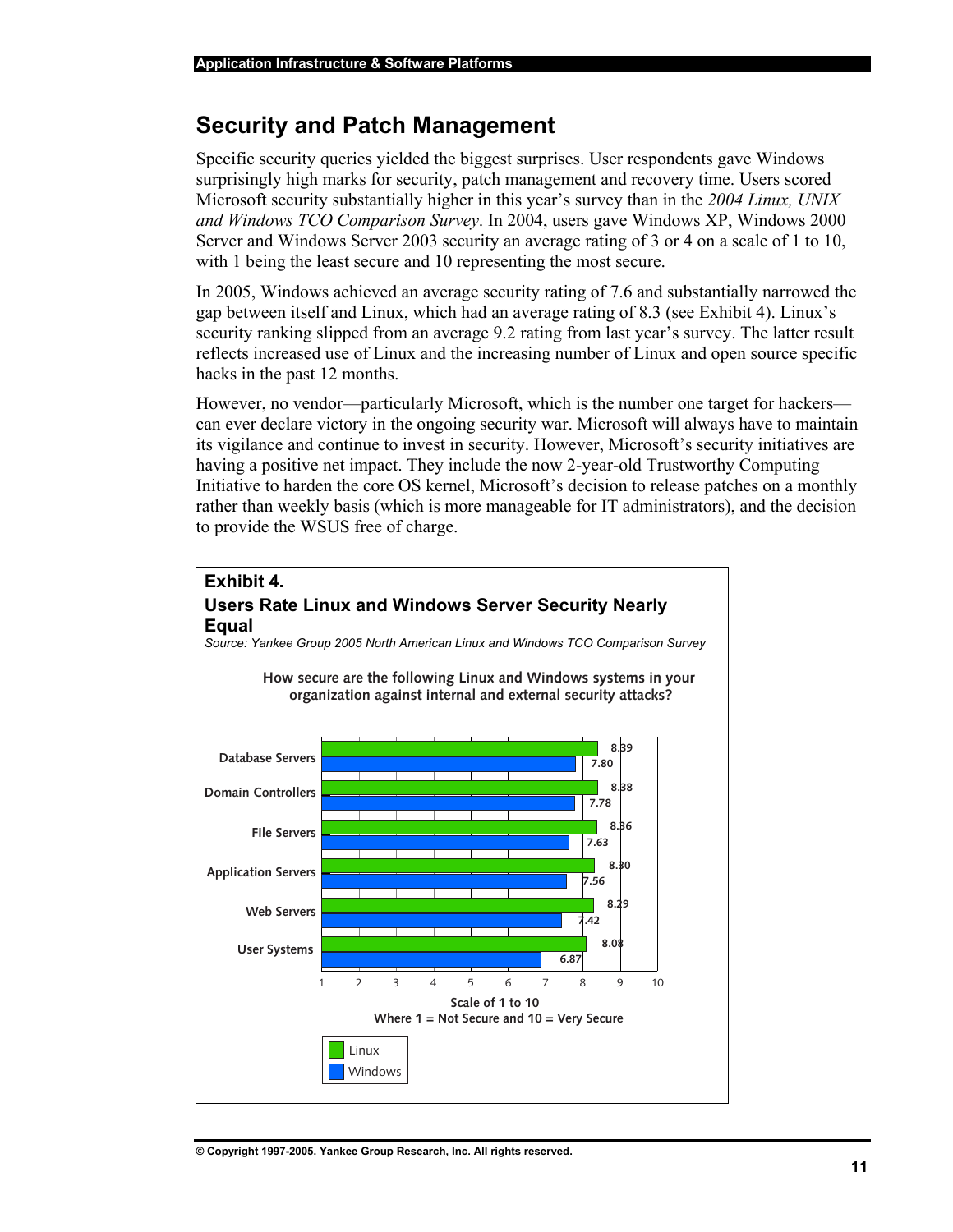### **Windows Systems Recover More Quickly from Security Attacks**

In yet another surprise, respondents indicated that network administrators were able to restore Windows servers about 30% more quickly following a security attack than their Linux counterparts (see Exhibit 5).

Yankee Group asked survey respondents to quantify the amount of time it took IT administrators to restore operations among Linux and Windows file servers, application servers, database servers, domain controllers, web servers and user systems. In every instance save one—domain controllers—the restoration process was quicker for Windows servers than Linux servers. The disparity was most apparent in file servers and web servers.

It took administrators 18.3 hours to restore a Linux file server following a security incident compared to a recovery time of just more than 12 hours to bring a Windows server back online. On the client side, administrators needed 17.1 hours to restore Linux desktops versus 12.7 hours to fix a Windows desktop system. Domain controllers were the one device in which Linux servers came back more quickly than Windows—an average of 13.2 hours compared to 13.5 hours for Windows.

Time to recover from a security attack is not necessarily reflective of inherent flaws in the core Linux kernel. Corporate customers said that in many instances, the extra time needed to restore Linux servers was attributable to poor documentation of Linux security flaws. This necessitates that Linux administrators spend more time searching for the appropriate documentation and available security patches to restore a Linux server. By contrast, customers can check Microsoft's knowledge base and regularly updated list of security alerts and available patches.

In the rare instance when it took a firm longer to restore a Windows file server from a security attack than from a Linux server, the primary reason was that the Linux server environment was newer and frequently contained more robust network equipment. One administrator told Yankee Group that his Linux file servers came online more quickly because of the NAS devices, while his Windows servers used the older tape backup equipment, which takes longer to restore than NAS.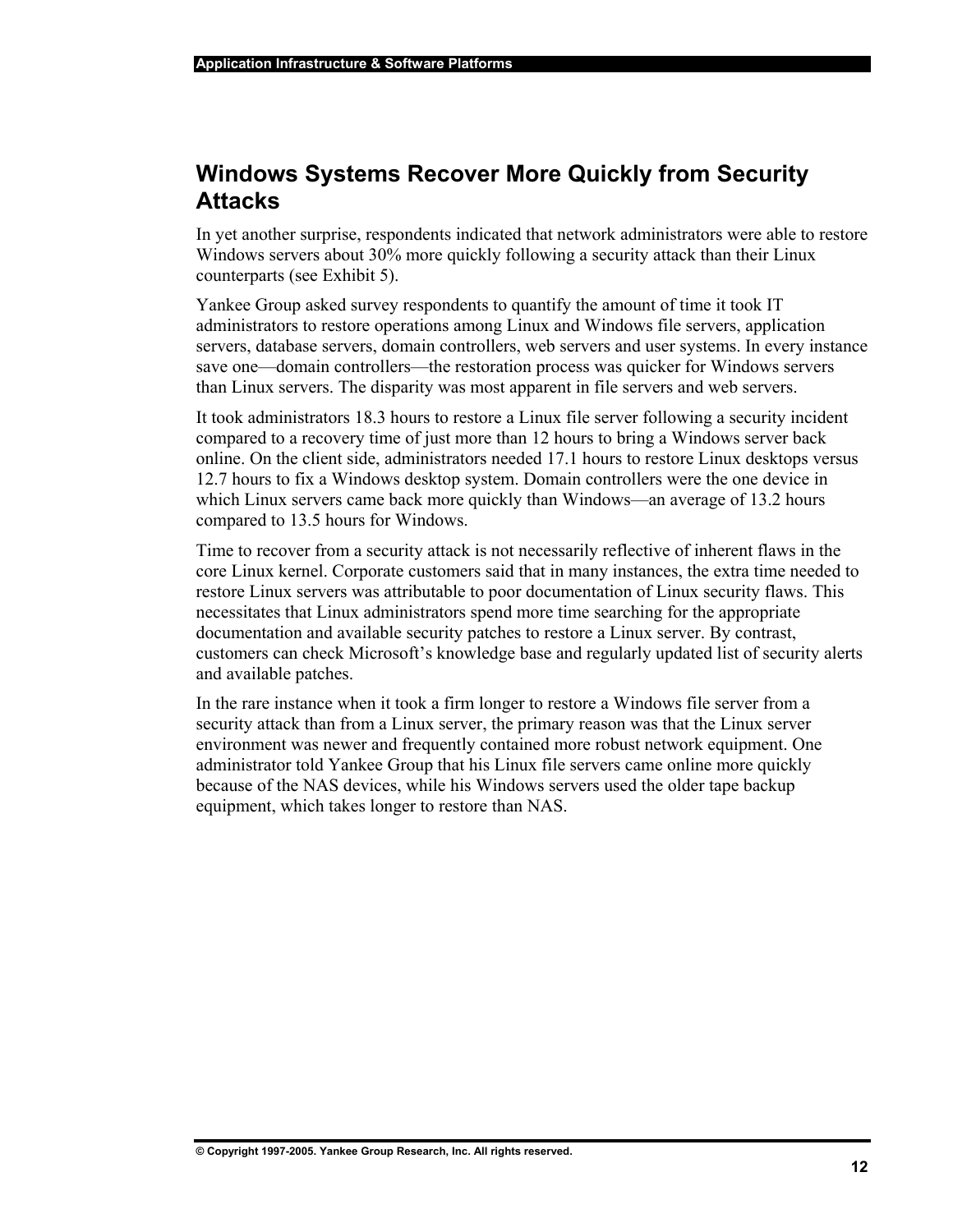

# **Cost of System Downtime**

Not surprisingly, users said the cost of Windows server downtime was substantially (three or four times) higher than the average hourly cost of comparable Linux server downtime. Once again, this statistic is not indicative of any flaws in the underlying server operating system. It is directly attributable to the fact that Windows servers constitute 70% to 80% of the server population and those Windows servers typically carry more of the sensitive corporate data than their Linux counterparts do. This reinforces Yankee Group's premise that the organization's TCO is largely influenced by the services and applications associated with the core server OS.

The two categories that showed the largest disparity were the cost of downtime among application servers and users' desktop systems. The average cost of an hour's worth of downtime for a Windows application server such as SQL Server or Exchange Server was \$5,624 compared to \$1,168 for a comparable Linux application server (see Exhibit 6). The downtime cost associated with a Linux desktop was \$202 per hour versus \$1,905 for a similar Windows client machine. The high rate of hourly Windows downtime reflects both the number of Windows servers and the larger amounts of data they typically carry compared to Linux.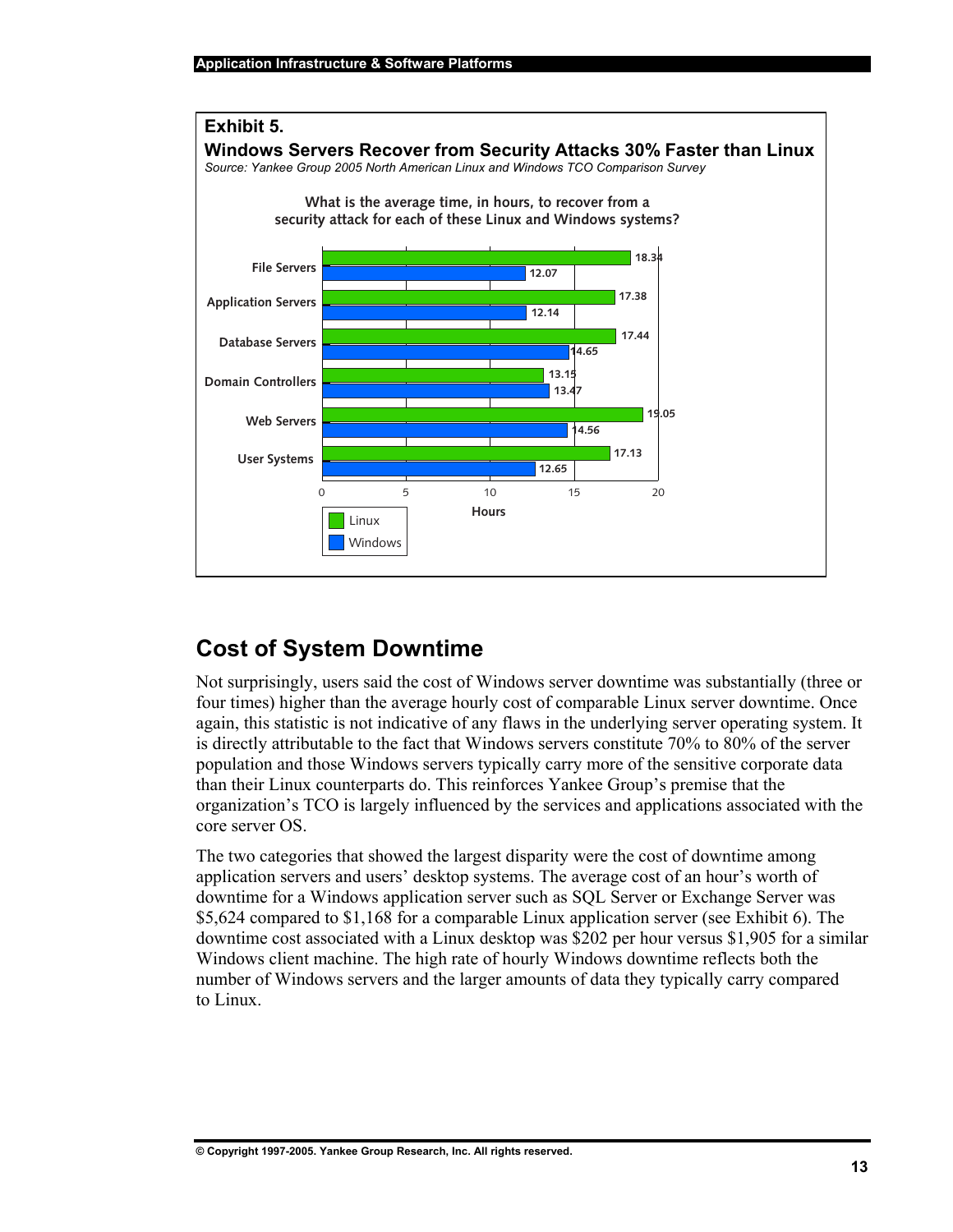

# **Third-Party Tools and Utilities**

More than one-third of customers—35%—will use only in-house resources when they migrate to Linux (see Exhibit 7). This practice may be acceptable among smaller SMBs with 200 or fewer users, or in corporations where there is a high degree of technical expertise. However, larger businesses should use the appropriate third-party tools, contract with external systems integrators or engage the services of a global services and support organization to assist in the Linux upgrade. This will add upfront TCO costs but ultimately save the business incalculable downtime and the necessity of delaying or derailing a migration due to largely preventable upgrade issues.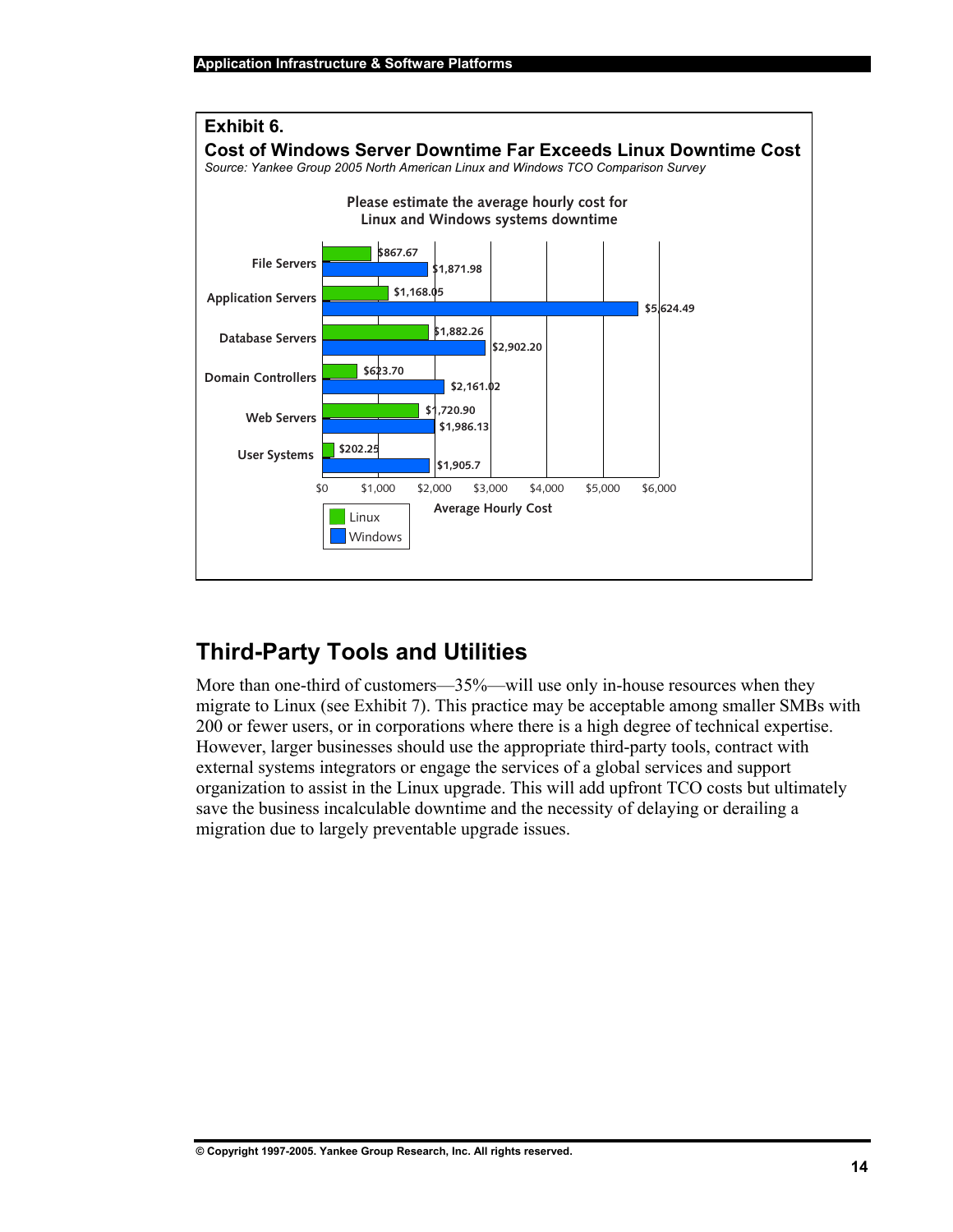

## **Indemnification**

The decision of whether to purchase outside indemnification or to do without is something each firm will have to decide for itself. The survey data suggests that indemnification is becoming more of an issue. Approximately 20% of the respondents that presently use or plan to deploy Linux said they will purchase third-party indemnification to protect their assets.

Of the 20% of businesses that plan to purchase outside indemnification protection, nearly 40% will spend an incremental \$25,000 and \$100,000 annually (see Exhibit 8). Another 20% will spend \$100,000 to \$250,000 on annual indemnification premiums. Of the remaining 20%, 4% will spend more than \$5 million annually on such protection.

A company that spends \$1 million or more annually on Linux indemnification protection most likely negates any real or perceived cost savings over the cost of a Microsoft licensing agreement. In early 2003, Microsoft quietly revamped its licensing provisions and removed the liability cap on its indemnification protection. It also extended the indemnification coverage to consumers as well as corporate users and increased the product warranty period from 90 days to 1 year. Microsoft licensing customers pay more, but Microsoft provides higher intrinsic indemnification protection and business value in its proprietary software contracts. Microsoft can afford to do so because it owns and controls the core Windows source code. By contrast, the Linux source code is open source—meaning that although there are thousands of contributors to various components of the core OS kernel, no single vendor owns the code. This makes open source indemnification trickier and subject to specific conditions.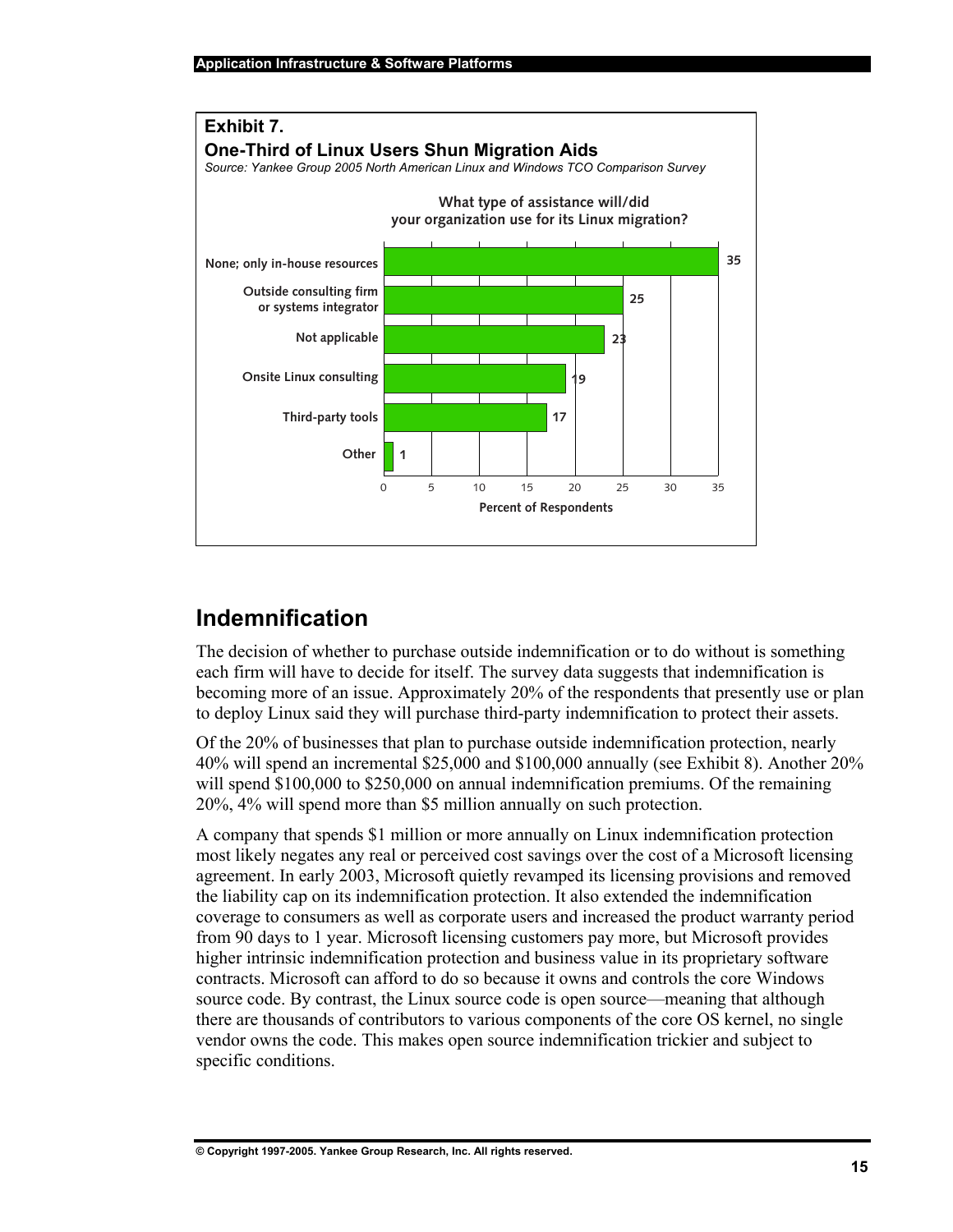Any organization contemplating the purchase of outside indemnification should have their inhouse legal counsel review the specific terms and conditions (T&Cs) of the indemnification protection contract to determine what is covered and where gaps may exist in the Linux indemnification coverage. Likewise, Microsoft licensing customers are advised to thoroughly review the specific T&Cs in contracts and check for special circumstances or exclusions.

The subject of indemnification or vendor warranty protection against third-party IP infringement suits (e.g., copyright, theft of trade secret or patent infringement) first came to the forefront as an issue for Linux and open source software 2 years ago. In March 2003, The SCO Group filed a multibillion-dollar lawsuit against IBM, alleging that Big Blue illegally violated SCO's UNIX System V copyright and inserted that code directly into Linux.



Many of the mainstream Linux distributors such as Red Hat, Novell and JBoss sell support agreements to help corporations troubleshoot their specific Linux distribution software when problems arise. However, in contrast to Microsoft, which has provided corporate and consumer customers with unlimited indemnification protection since 2003, Linux vendors such as Novell have placed a cap on liability. In Novell's case, this is limited to \$1.5 million per company; other firms such as JBoss recently upgraded their indemnification protection. It is possible for individual companies to negotiate for better terms and conditions.

Check the vendor's web site to see a list of the available tools. For example, a list of all of the service-level agreements available from Red Hat can be found at

www.redhat.com/support/service/sla. Additionally, corporations looking for a broader, more comprehensive list of Linux resources can go to www.linux.org/docs.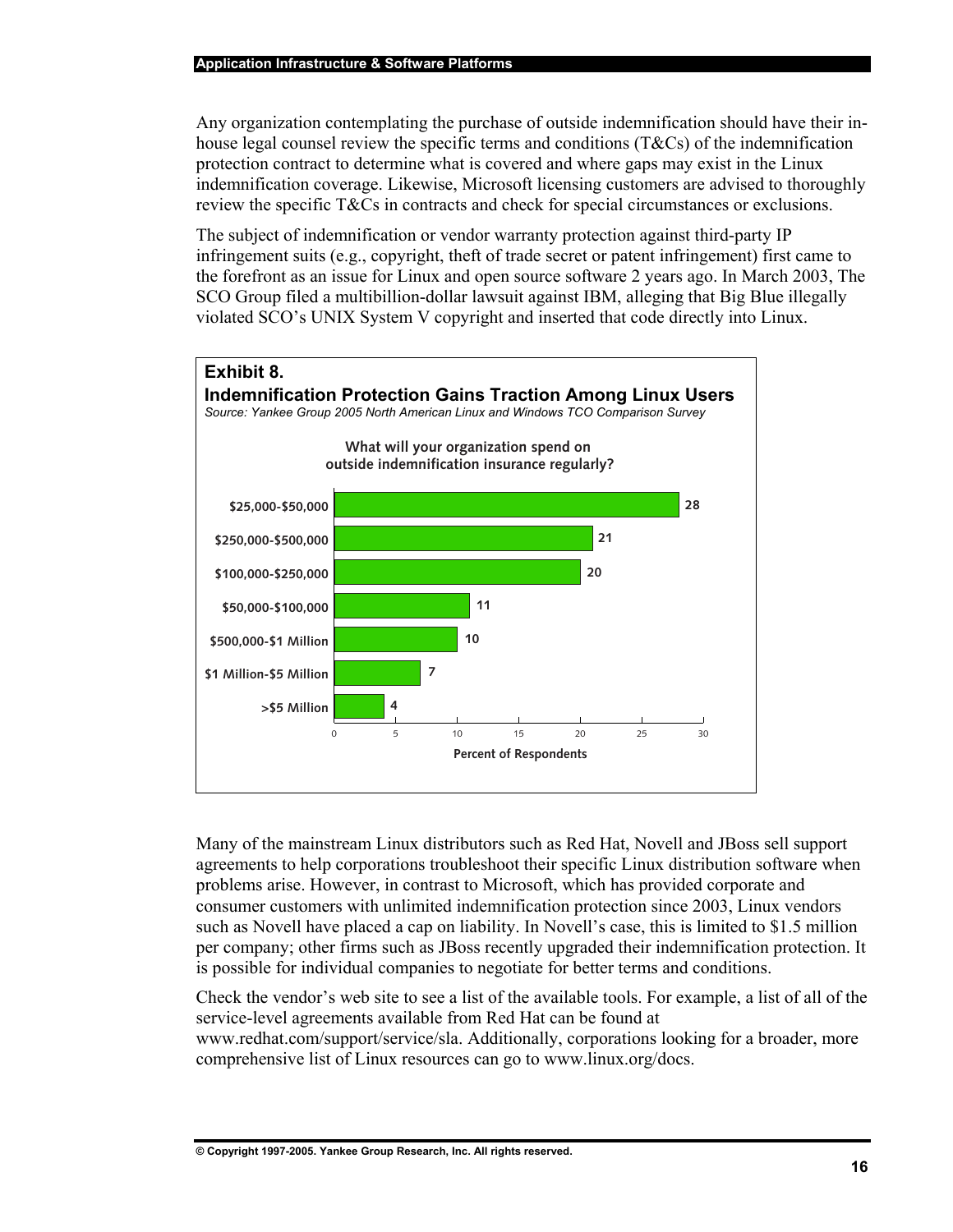# **Help Desk Calls**

One area of particular interest and inevitable impact on an organization's TCO is the number of calls to the help desk. Yankee Group delineated Linux and Windows help desk responses according to both the amount and the severity of technical issues. Tier 1 calls were defined as the simplest and quickest to resolve, Tier 2 calls were somewhat more complicated and Tier 3 calls were the most involved and most serious, and typically took the longest to resolve.

It's not surprising that the larger and more mature Windows networks register nearly four times as many help desk calls each month as their Linux counterparts. On average, businesses reported that their Windows help desk technicians responded to 491 calls per month compared with 138 Linux help desk calls (see Exhibit 9).



The larger complement of Windows systems means that the ratio of help desk technicians per user is 2.5 times greater than in the Linux environment. A single Windows help desk technician supports 95 users compared to the 38 users supported by a single Linux help desk administrator.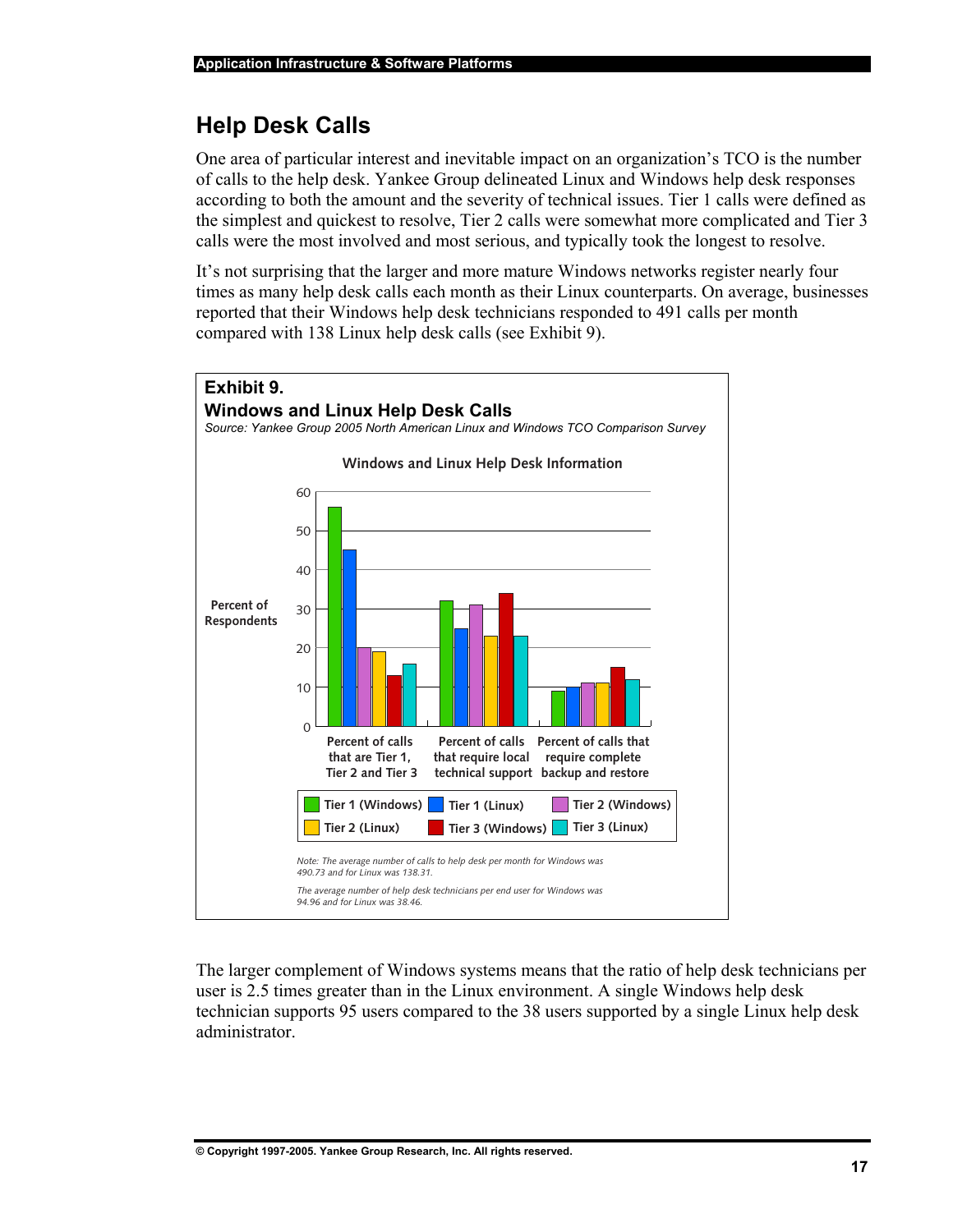The average cost breakdown for each help desk call, including labor, is:

- **Tier 1:** \$26
- **Tier 2:** \$90
- **Tier 3:** \$143

The maturity, experience and superior documentation of the Windows environment is particularly proven by the fact that although Windows servers outnumber Linux servers by an approximate 10-to-1 margin, in most companies the percentages of the more complex Tier 2 and Tier 3 Windows and Linux help desk calls are nearly equal. In fact, in the Linux environment, a slightly larger percentage of help desk calls are Tier 3 compared to 13% of Windows help desk calls that are Tier 3.

Most significant is the percentage of help desk calls in the Windows and Linux environments that require a complete backup and restore, which is the lengthiest and costliest procedure. There is relative parity among the percentage of these Tier 3 Windows and Linux help desk calls in the backup and restore category.

We draw two conclusions from the help desk data:

- **The relative immaturity of the Linux market has resulted in a disproportionately higher percentage of Linux help desk calls compared to the actual number of Linux servers.** Although there are on average 10 times as many Microsoft servers as Linux servers, Windows help desk technicians respond to only four times as many calls per month as Linux administrators.
- **The rapid increase in Linux deployments must be matched by a commensurate rise in readily available Linux documentation and skilled administrators within the next 12 to 15 months.** Otherwise, companies can expect the cost of maintaining and troubleshooting Linux networks to be an average 25% higher than the corresponding Windows network help desk costs.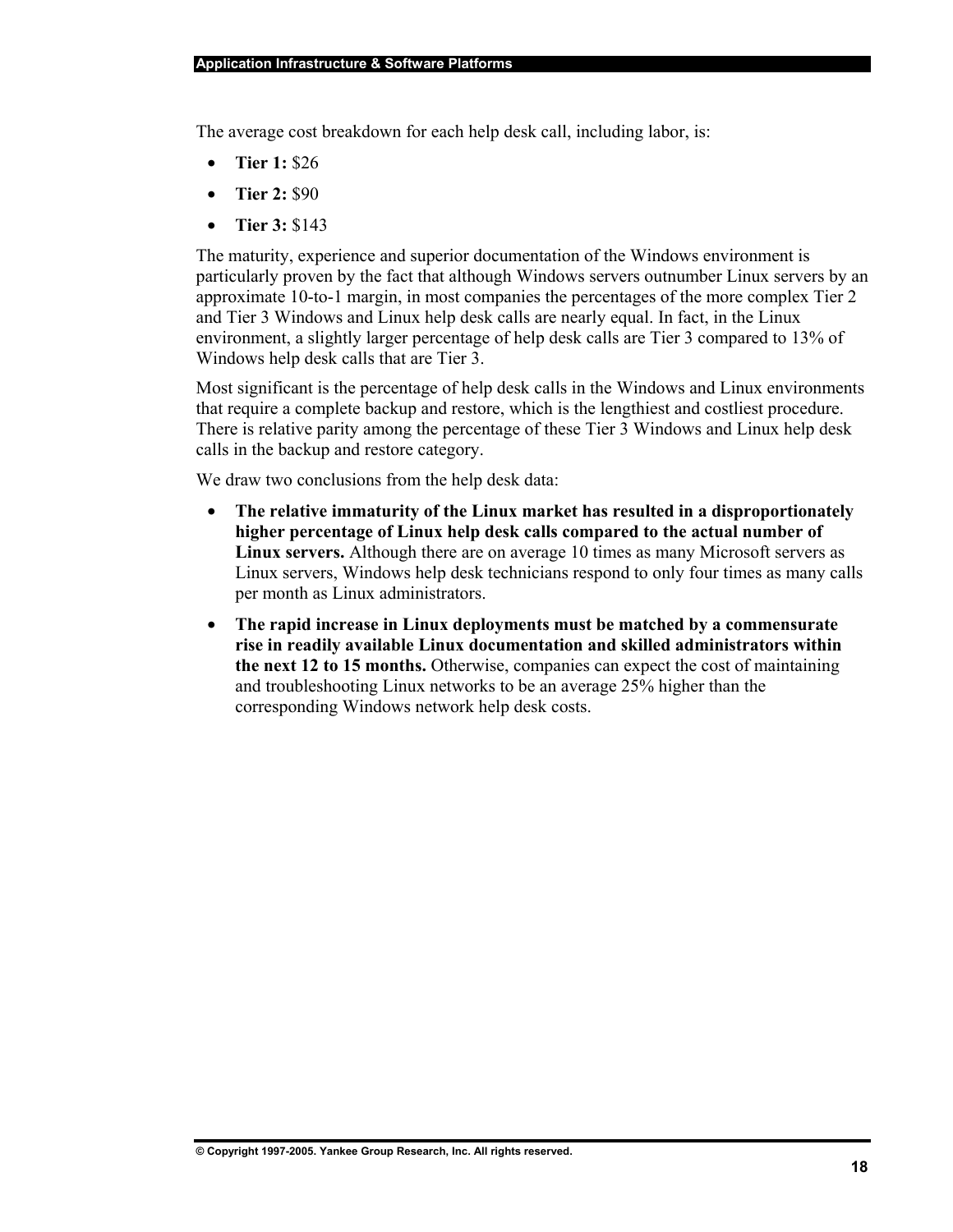# **III. Conclusions**

Microsoft has made great strides in addressing and correcting the most severe technical user concerns: security and patch management. Microsoft has also added more business value to Licensing 6.0. Collectively, these Microsoft initiatives lowered the TCO of the Windows desktop and server platforms and delivered near immediate ROI. By virtue of the vast resources and technical expertise at Microsoft's disposal, Windows is an enterprise-class desktop and server operating system. However, Microsoft must remain vigilant and not relax or rest on its laurels, especially in regard to security.

By virtue of their status as UNIX derivatives, the various Linux distributions—most notably Red Hat Enterprise Linux—are also enterprise-worthy server operating systems. To date, the various Linux and open source distributions have not made a perceptible impact as a client operating system. This will not change in the next 2 years.

There is no such thing as a one-size-fits-all operating system that is right for every scenario in every environment. Depending on individual corporations' business needs, current and planned technology infrastructure and capital expenditure budgets, either Windows, Linux or some combination of the two may be appropriate.

# **Pros and Cons for Microsoft and Linux**

The Windows and Linux environments each come with specific advantages and disadvantages.

### **Microsoft Pros**

- Improved performance, reliability, security and patch management
- Licensing enhancements provide more value and stabilize or reduce corporate licensing costs
- Unlimited indemnification and 1-year product warranty
- Extensive third-party application and device support
- Superior documentation speeds troubleshooting
- Plethora of embedded management, performance enhancement tools and utilities
- Active Directory

### **Microsoft Cons**

- Remains number one hacker target
- Still has monopolistic image
- Delayed shipment of Windows storage system has left the door open for Linux appliances
- Client access licenses are expensive, particularly for SQL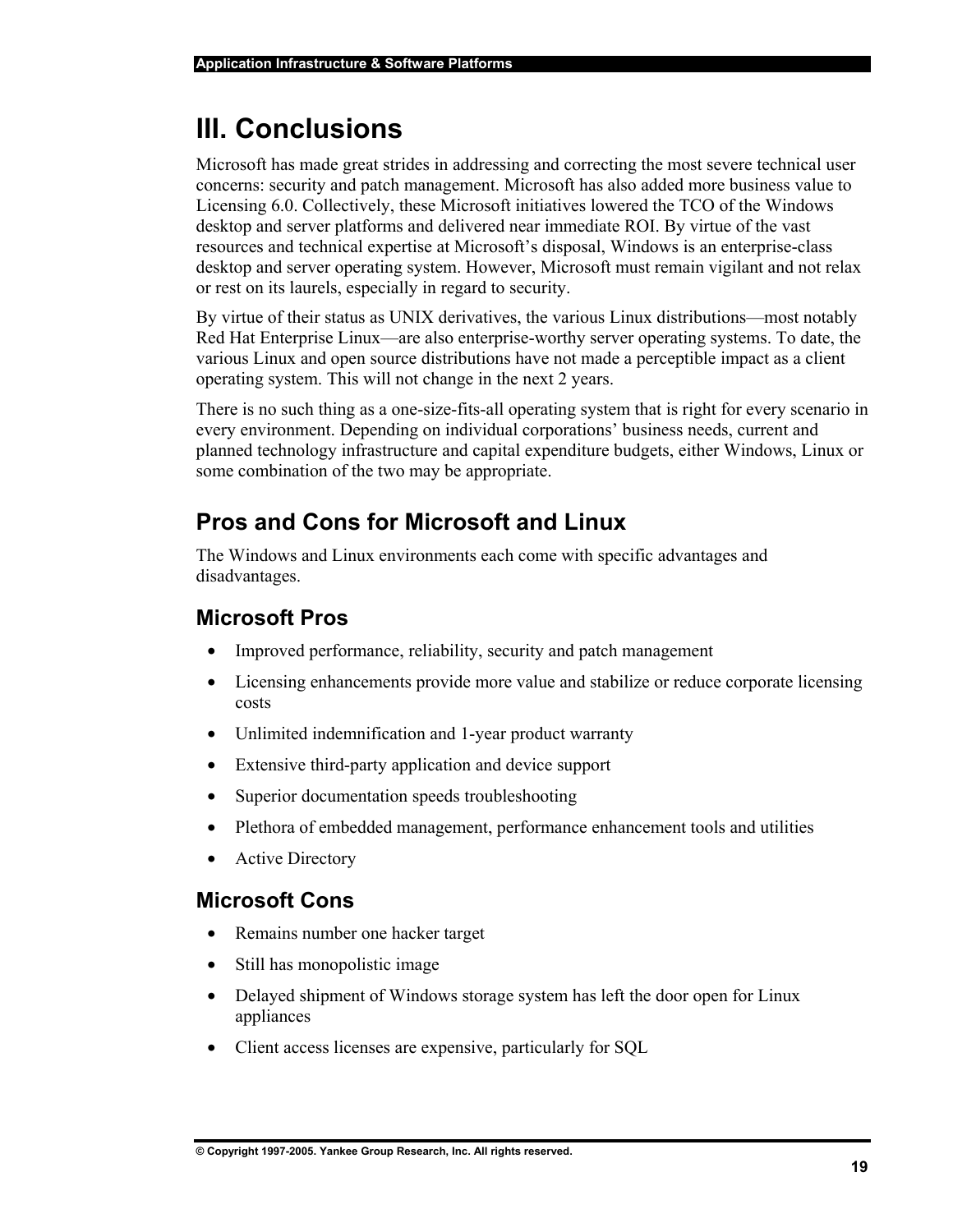### **Linux Pros**

- High performance, reliability and stability
- Free or less expensive licenses compared to Windows and Office
- Ability to customize the core OS kernel

### **Linux Cons**

- Corporations are complacent regarding security.
- Vertical and niche market application support and availability are sporadic.
- Limited or lack of IP indemnification can represent a substantial incremental capex investment to those companies that determine their business model requires indemnification protection.
- Businesses that customize the OS kernel forfeit indemnification and product warranty assurance.
- Documentation is currently poor, which makes troubleshooting difficult.
- The "forking" of the Linux market due to multiple distribution vendors may potentially lead to integration and interoperability concerns, particularly among those businesses that significantly alter or modify the Linux kernel.
- Large enterprises will have to purchase a substantial number of third-party management tools and utilities, which can increase TCO by 15% to 35% depending on specific user scenarios.
- Skilled Linux administrators can command 10% to 20% salary premiums compared to Macintosh, Windows and UNIX managers.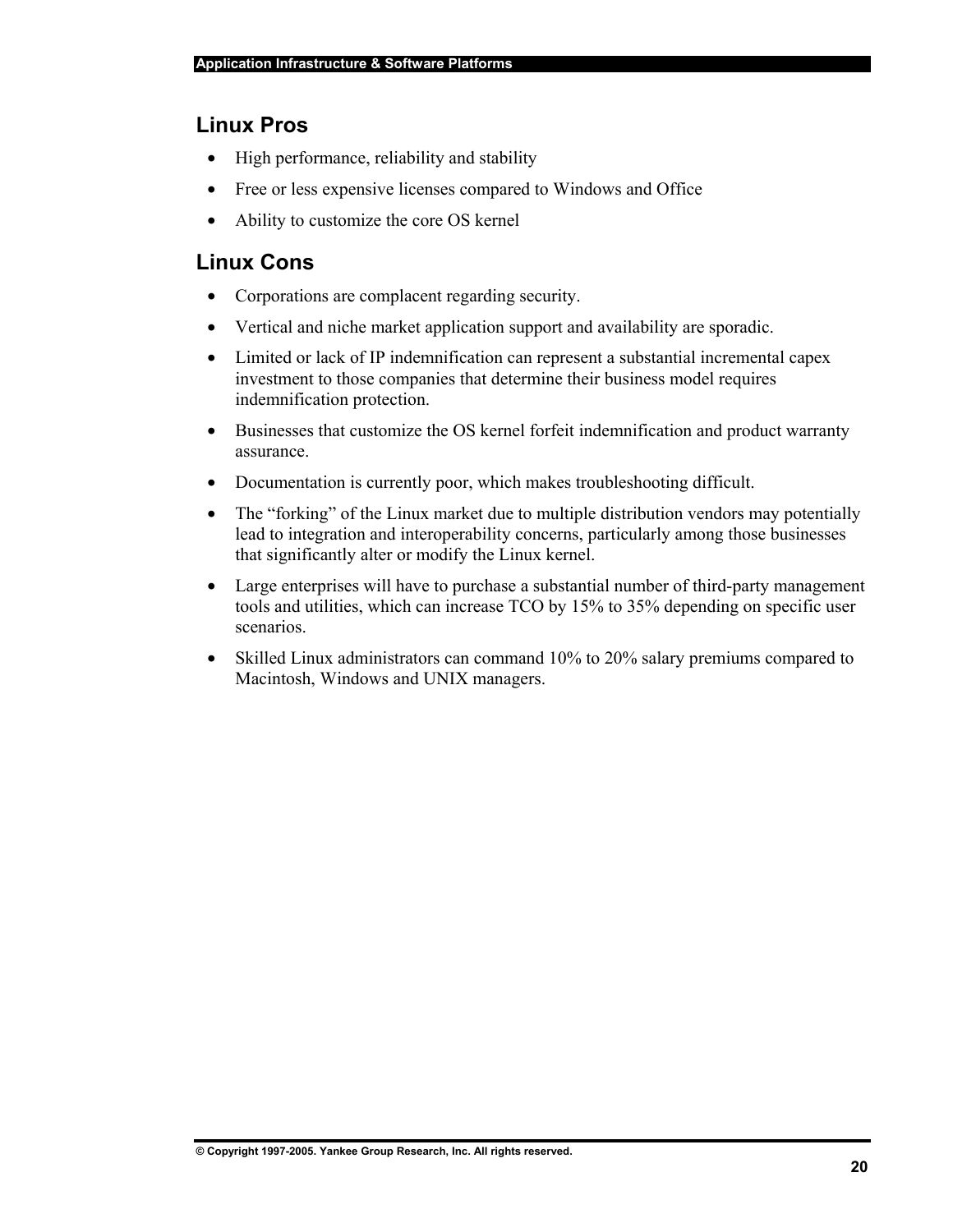# **IV. Recommendations**

To achieve the highest TCO and fastest ROI, corporations must perform a thorough analysis of current operating system infrastructure and identify specific costs associated with purchases and management tasks. This will enable the organization to discern the strengths and weaknesses of its environment. Individual business needs, goals and budgets will vary. There is no one-size-fits-all TCO model that will work for all businesses.

When determining whether Linux, Windows or UNIX is the most appropriate primary platform—or, alternatively, which combination of server operating systems and applications is most appropriate—corporations should:

- **Construct a detailed list of tactical and strategic goals.** This includes making a list of criteria for achieving TCO and ROI and rates. Include the factors (e.g., capex outlay, performance, specific features) that will influence your decision in order of importance.
- **Make a list of top TCO expenditures.** Every organization regardless of size or vertical market should be able to answer basic questions that will determine TCO and ROI. Without this knowledge, organizations will not achieve optimal TCO and ROI.
- **Review your budget.** If Windows is currently your primary platform, how and where can you save money by switching to Linux? What does your organization spend on hardware, software licenses and third-party tools? If you switch to Linux and spend less on licenses, will you have to spend more on indemnification, product warranties and third-party tools in the Linux environment?
- **Assess your IT staff.** Determine your organization's expertise in existing OS management and the amount of time and budget necessary to retrain or certify in-house staff on Linux or to hire skilled Linux administrators or third-party outsourcers. There are fewer skilled Linux administrators available; the greater their proficiency, the higher their salary premium. This situation will change over time, but don't expect it to ease perceptibly in the next 12 to 15 months.
- Assess your security. To date, Windows networks took the brunt of the hack attacks. But Linux-specific hacks increased sharply in the last 6 months. When assessing the organization's security TCO, include security practices and policies as well as the current level of security training of existing staff. Before undertaking any type of upgrade or migration, perform a risk analysis and assessment of your present environment, eliminate the vulnerabilities and reduce your risks.
- **Review your application infrastructure.** Is the majority of your application environment off-the-shelf or customized? If your current Windows or UNIX infrastructure mainly consists of off-the-shelf applications, are these same applications available in the Linux environment? If not, do you have the expertise and the budget to replicate a customized version in Linux in a reasonable time frame? How much will it cost?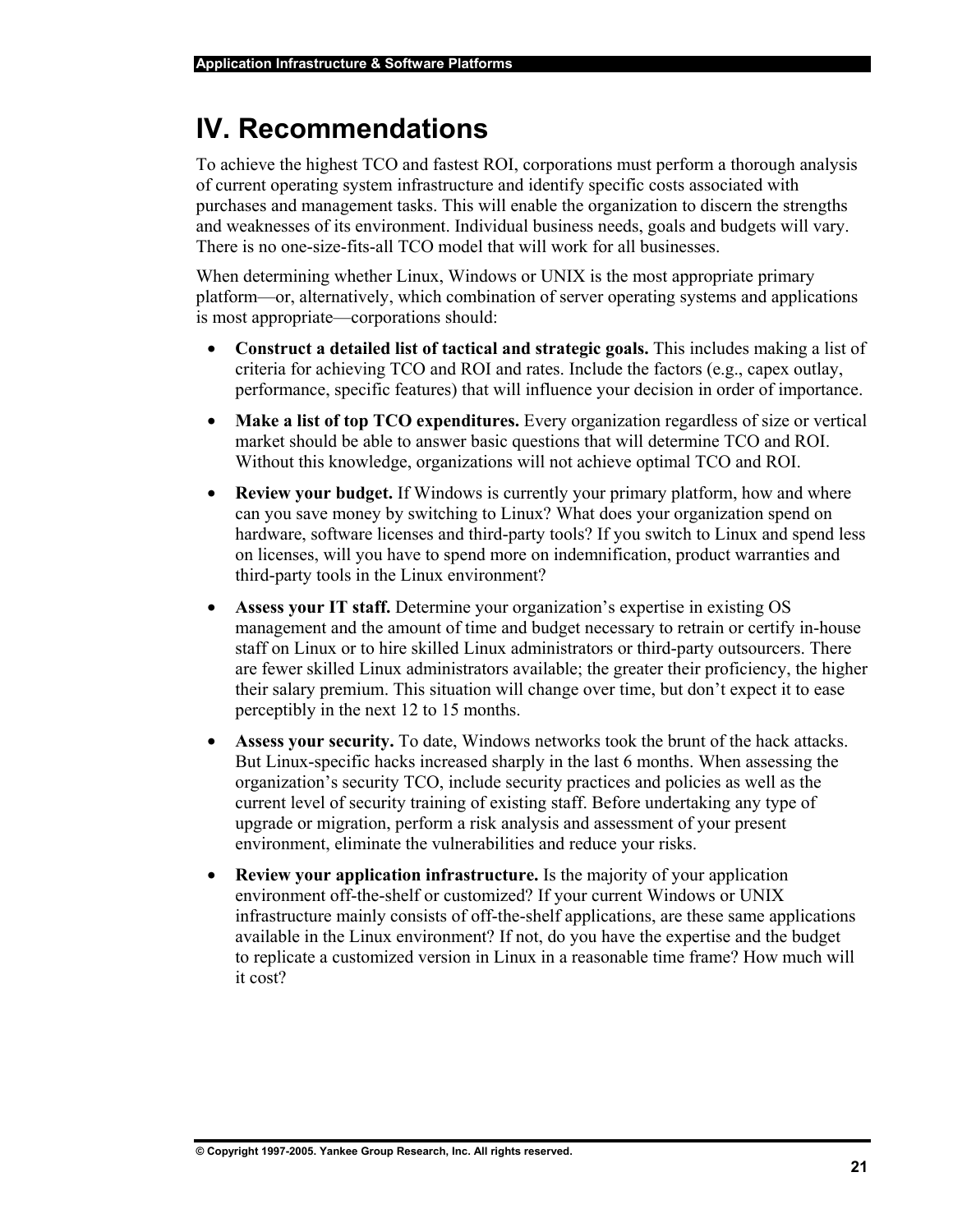- Consider the costs of indemnification and product warranty. For small or midsize companies, risk of litigation or liability as a result of IP trade secret, copyright or patent infringement is much lower than that of an enterprise. However, TCO may still be affected by event-driven indemnification, or lack thereof. If your organization is committed to a significant Linux deployment, it would be wise to lobby long and hard for better indemnification and product warranty terms.
- **Consider premier technical services and support.** For large enterprises implementing a significant Linux deployment, premium technical service and support offerings from Avaya, HP, IBM, EDS, CSC and others is a must-have. These support services carry a price premium and will add an estimated 20% or more to the overall TCO, but they are worth it. Comparison shop—don't hesitate to ask for discounts or special deals. HP and IBM want to see Linux grow, so the chances are good that your firm can get a good deal.
- **Use third-party tools.** Linux is not yet as mature as UNIX or Windows. The baseline operating system offerings may not incorporate all of the embedded performance and management capabilities of those OS environments. This may require your organization to purchase and install several third-party tools at an incremental cost. These packages may range from simple utilities to more complex management functions, and this could potentially raise the cost of your initial capital expenditure outlay by 10% to 35% depending on the size and scope of your organization. Customers considering a Novell SUSE and Ximian Linux implementation should check with Novell, which has a slew of add-on products, such as ZENworks and eDirectory from its legacy NetWare environment. These same products may be available for the SUSE and Ximian offerings. If so, customers are urged to lobby for their inclusion into a new Novell SUSE Linux contract.

It's incumbent on individual organizations to determine which operating system or combination thereof best suits their firm's technology needs, budget and business goals. With proper planning, training and due diligence, Linux, Windows or UNIX can provide the best TCO and fastest ROI. Companies that fail to perform due diligence are buying blind and will almost surely suffer the consequences.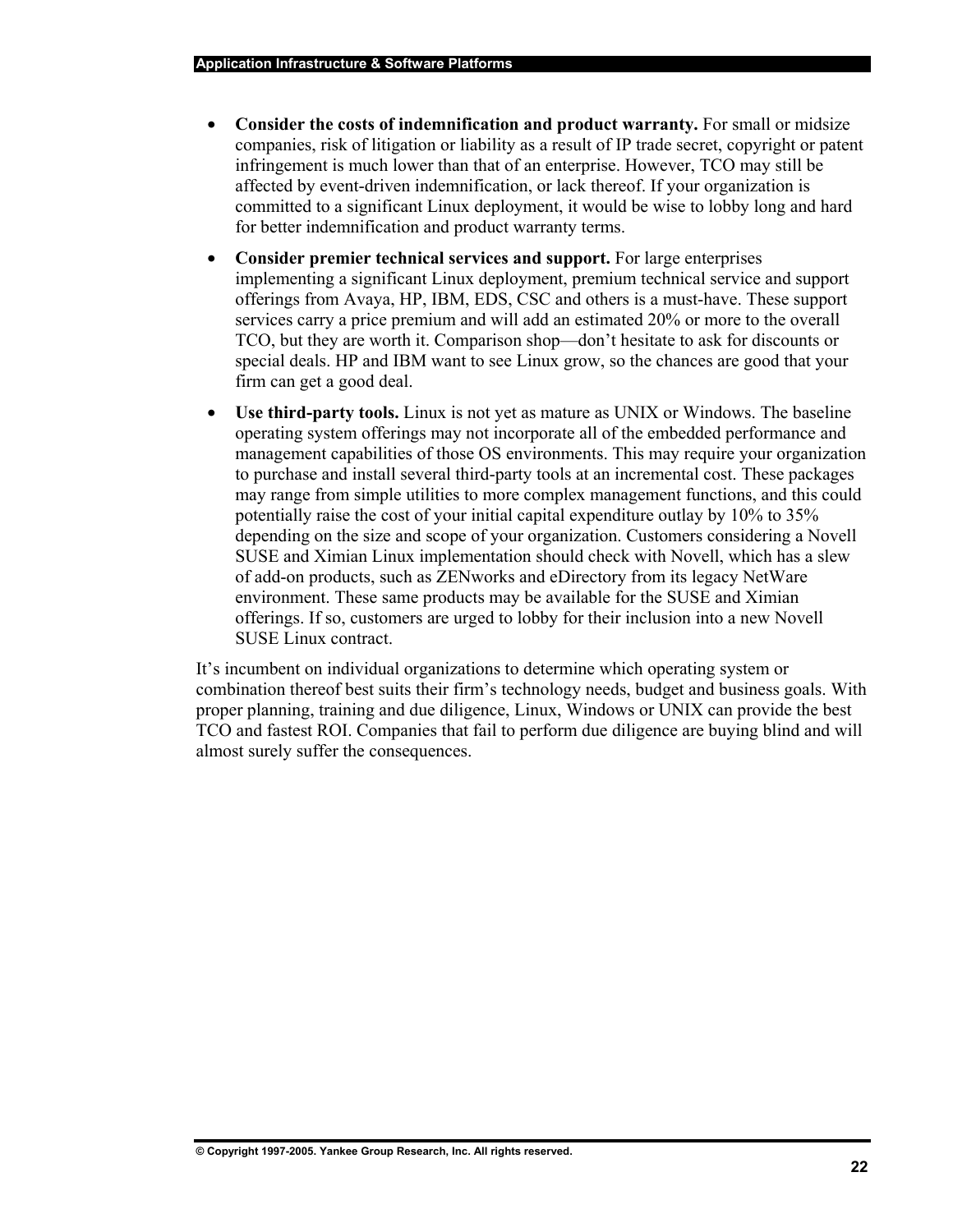# **V. Further Reading**

### **Yankee Group Reports**

*Indemnification Becomes Open Source's Nightmare and Microsoft's Blessing,* November 2004

*Linux, UNIX and Windows TCO Comparison, Part 2,* June 2004

*Linux, UNIX and Windows TCO Comparison, Part 1,* May 2004

*Enterprises Worldwide Finally Plan to Increase IT Spending on Long-Overdue Software Upgrades,* March 2004

### **Yankee Group DecisionNotes**

*Linux Is a Strong Contender, but Windows Is Still the Number-One Server OS,* April 2005 *How SMBs Should Choose Between Linux and Windows,* March 2005 *Think Before You Migrate: Due Diligence Required for OS Migration,* March 2005 *Windows Small Business Server 2003 Is Top Software Server Choice for SMBs,* June 2004